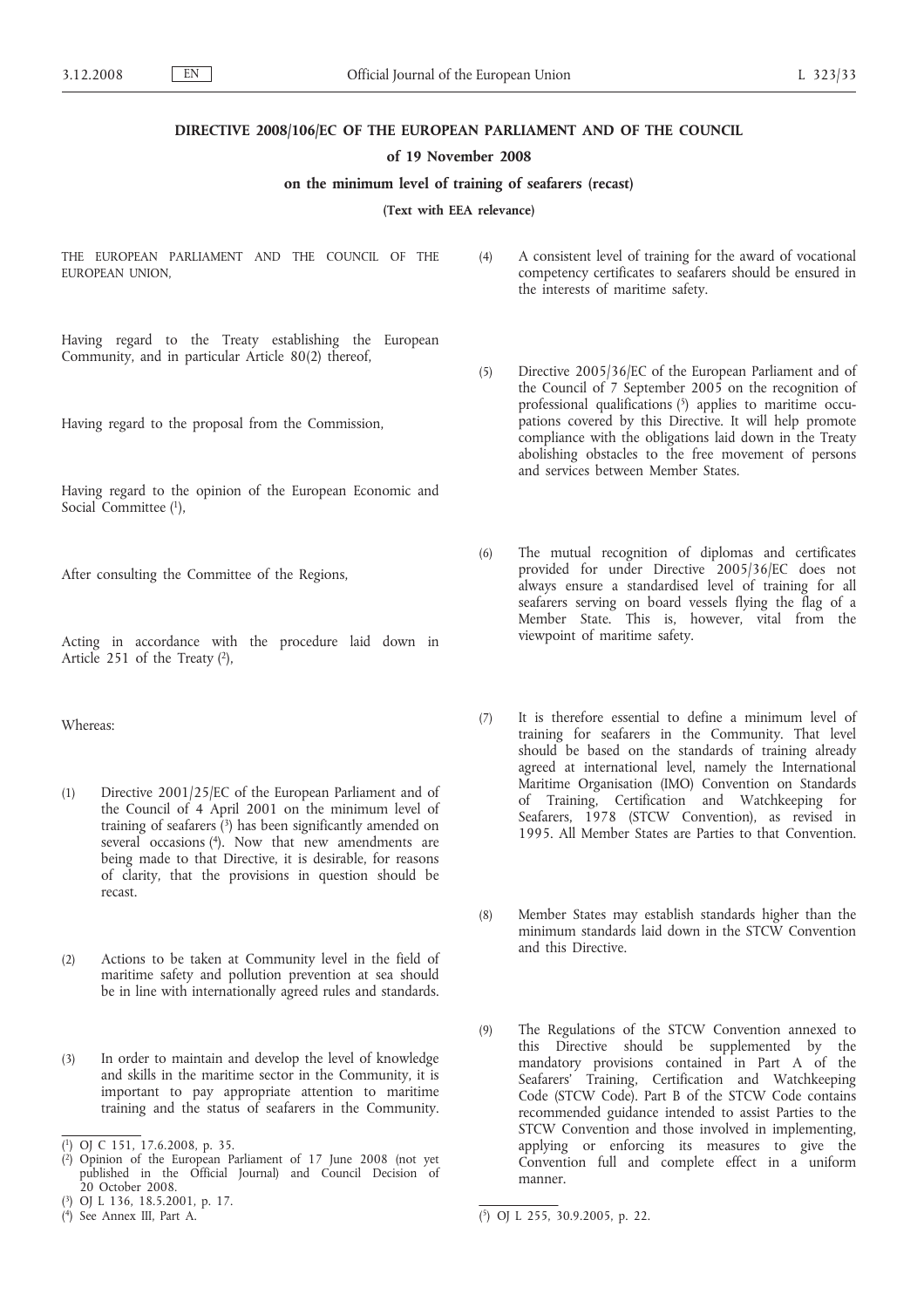- (10) For the enhancement of maritime safety and pollution prevention at sea, provisions on minimum rest periods for watchkeeping personnel should be established in this Directive in accordance with the STCW Convention. Those provisions should be applied without prejudice to the provisions of Council Directive 1999/63/EC of 21 June 1999 concerning the Agreement on the organisation of working time of seafarers concluded by the European Community Shipowners' Association (ECSA) and the Federation of Transport Workers' Unions in the European Union (FST) (1).
- (11) Member States should take and enforce specific measures to prevent and penalise fraudulent practices associated with certificates of competency as well as pursue their efforts within the IMO to achieve strict and enforceable agreements on the worldwide combating of such practices.
- (12) In order to enhance maritime safety and prevent loss of human life and maritime pollution, communication among crew members on board ships sailing in Community waters should be improved.
- (13) Personnel on board passenger ships nominated to assist passengers in emergency situations should be able to communicate with the passengers.
- (14) Crews serving on board tankers carrying noxious or polluting cargo should be capable of coping effectively with accident prevention and emergency situations. It is paramount that a proper communication link between the master, officers and ratings is established, covering the requirements provided for in this Directive.
- (15) It is essential to ensure that seafarers holding certificates issued by third countries and serving on board Community ships have a level of competence equivalent to that required by the STCW Convention. This Directive should lay down procedures and common criteria for the recognition by the Member States of certificates issued by third countries, based on the training and certification requirements as agreed in the framework of the STCW Convention.
- (16) In the interests of safety at sea, Member States should recognise qualifications proving the required level of training only where these are issued by or on behalf of Parties to the STCW Convention which have been identified by the IMO Maritime Safety Committee (MSC) as having been shown to have given, and still to be giving, full effect to the standards set out in that Convention. To bridge the time gap until the MSC has been able to carry

out such identification, a procedure for the preliminary recognition of certificates is needed.

- (17) Where appropriate, maritime institutes, training programmes and courses should be inspected. Criteria for such inspection should therefore be established.
- (18) The Commission should be assisted by a committee in carrying out the tasks related to the recognition of certificates issued by training institutes or administrations of third countries.
- (19) The European Maritime Safety Agency established by Regulation (EC) No 1406/2002 of the European Parliament and of the Council  $(2)$  should assist the Commission in verifying that Member States comply with the requirements laid down in this Directive.
- (20) Member States, as port authorities, are required to enhance safety and prevention of pollution in Community waters through priority inspection of vessels flying the flag of a third country which has not ratified the STCW Convention, thereby ensuring no more favourable treatment to vessels flying the flag of a third country.
- (21) It is appropriate to include in this Directive provisions on port State control, pending the amendment of Council Directive  $95/21/EC$  (3) on port State control of shipping in order to transfer to that Directive the provisions on port State control which are included in this Directive.
- (22) It is necessary to provide for procedures for adapting this Directive to changes in international conventions and codes.
- (23) The measures necessary for the implementation of this Directive should be adopted in accordance with Council Decision 1999/468/EC of 28 June 1999 laying down the procedures for the exercise of implementing powers conferred on the Commission (4).
- (24) In particular the Commission should be empowered to amend this Directive in order to apply, for the purposes of this Directive, subsequent amendments to certain international codes and any relevant amendment to Community legislation. Since those measures are of general scope and are designed to amend non-essential elements of this Directive, they must be adopted in accordance with the regulatory procedure with scrutiny provided for in Article 5a of Decision 1999/468/EC.
- (25) The new elements introduced into this Directive only concern the committee procedures. They therefore do not need to be transposed by the Member States.

<sup>(</sup> 1) OJ L 167, 2.7.1999, p. 33.

<sup>(</sup> 2) OJ L 208, 5.8.2002, p. 1.

<sup>(</sup> 3) OJ L 157, 7.7.1995, p. 1.

<sup>(</sup> 4) OJ L 184, 17.7.1999, p. 23.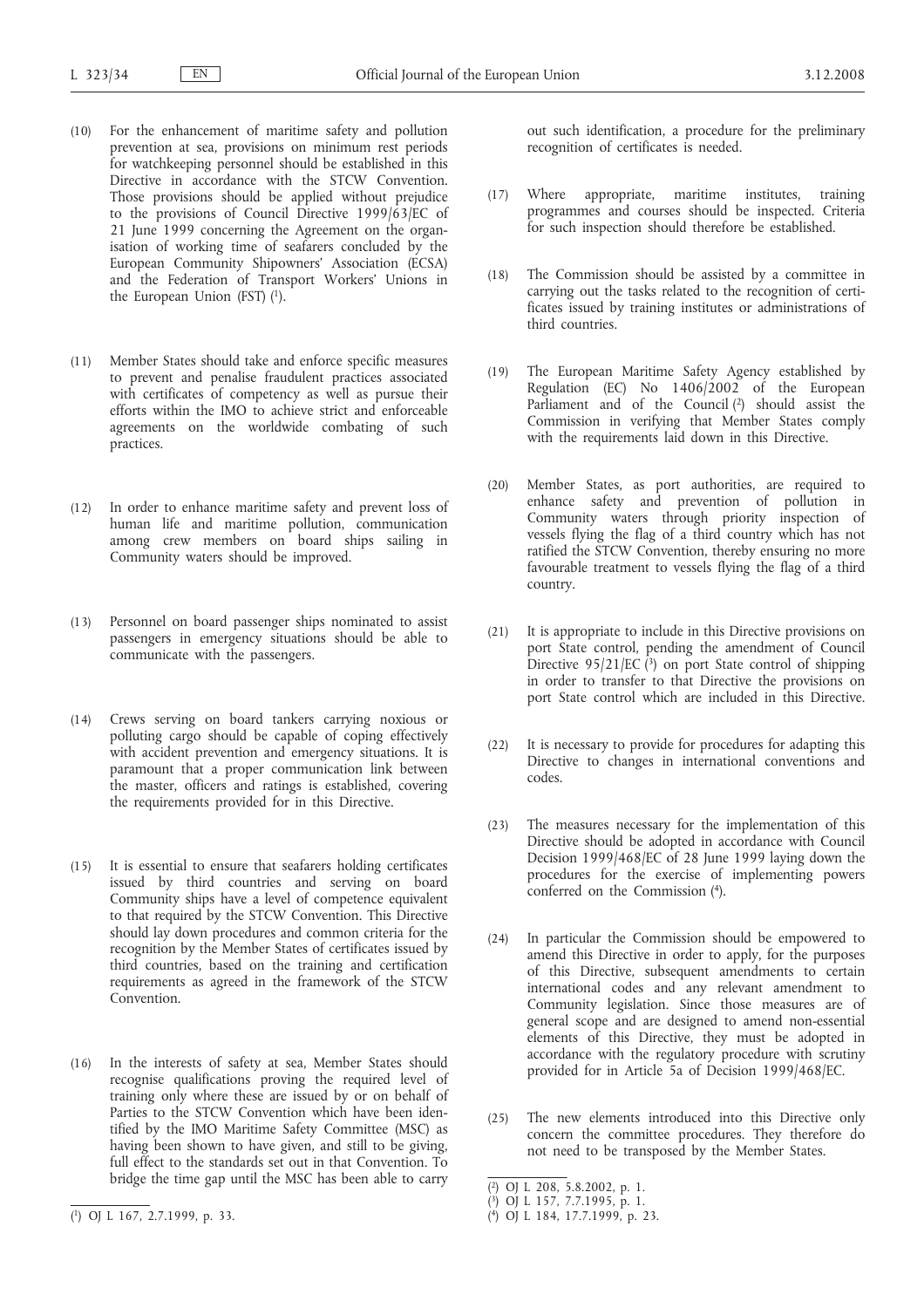(26) This Directive should be without prejudice to the obligations of the Members States relating to the time limits for transposition into national law of the Directives set out in Annex III, Part B,

HAVE ADOPTED THIS DIRECTIVE:

## *Article 1*

## **Definitions**

For the purposes of this Directive:

- 1. 'master' means the person having command of a ship;
- 2. 'officer' means a member of the crew, other than the master, designated as such by national law or regulations or, in the absence of such designation, by collective agreement or custom;
- 3. 'deck officer' means an officer qualified in accordance with the provisions of Chapter II of Annex I;
- 4. 'chief mate' means the officer next in rank to the master upon whom the command of the ship will fall in the event of the incapacity of the master;
- 5. 'engineer officer' means an officer qualified in accordance with the provisions of Chapter III of Annex I;
- 6. 'chief engineer officer' means the senior engineer officer responsible for the mechanical propulsion and the operation and maintenance of the mechanical and electrical installations of the ship;
- 7. 'second engineer officer' means the engineer officer next in rank to the chief engineer officer upon whom the responsibility for the mechanical propulsion and the operation and maintenance of the mechanical and electrical installations of the ship will fall in the event of the incapacity of the chief engineer officer;
- 8. 'assistant engineer officer' means a person under training to become an engineer officer and designated as such by national law or regulations;
- 9. 'radio operator' means a person holding an appropriate certificate issued or recognised by the competent authorities under the provisions of the Radio Regulations;
- 10. 'rating' means a member of the ship's crew other than the master or an officer;
- 11. 'seagoing ship' means a ship other than those which navigate exclusively in inland waters or in waters within, or closely adjacent to, sheltered waters or areas where port regulations apply;
- 12. 'ship flying the flag of a Member State' means a ship registered in and flying the flag of a Member State in accordance with its legislation; a ship not corresponding to this definition shall be regarded as a ship flying the flag of a third country;
- 13. 'near-coastal voyages' means voyages in the vicinity of a Member State as defined by that Member State;
- 14. 'propulsion power' means the total maximum continuous rated output power in kilowatts of all of a ship's main propulsion machinery which appears on the ship's certificate of registry or other official document;
- 15. 'oil-tanker' means a ship constructed and used for the carriage of petroleum and petroleum products in bulk;
- 16. 'chemical tanker' means a ship constructed or adapted and used for the carriage in bulk of any liquid product listed in Chapter 17 of the International Bulk Chemical Code, in its up-to-date version;
- 17. 'liquefied-gas tanker' means a ship constructed or adapted and used for the carriage in bulk of any liquefied gas or other product listed in Chapter 19 of the International Gas Carrier Code, in its up-to-date version;
- 18. 'Radio Regulations' means the revised radio regulations, adopted by the World Administrative Radio Conference for the Mobile Service in their up-to-date version;
- 19. 'passenger ship' means a seagoing ship which carries more than 12 passengers;
- 20. 'fishing vessel' shall mean a vessel used for catching fish or other living resources of the sea;
- 21. 'STCW Convention' means the International Maritime Organisation (IMO) Convention on Standards of Training, Certification and Watchkeeping for Seafarers, 1978, as it applies to the matters concerned taking into account the transitional provisions of Article VII and Regulation I/15 of the Convention and including, where appropriate, the applicable provisions of the STCW Code, all being applied in their up-to-date versions;
- 22. 'radio duties' includes, as appropriate, watchkeeping and technical maintenance and repairs conducted in accordance with the Radio Regulations, the International Convention for the Safety of Life at Sea, 1974 (SOLAS 74) and, at the discretion of each Member State, the relevant recommendations of the IMO, in their up-to-date versions;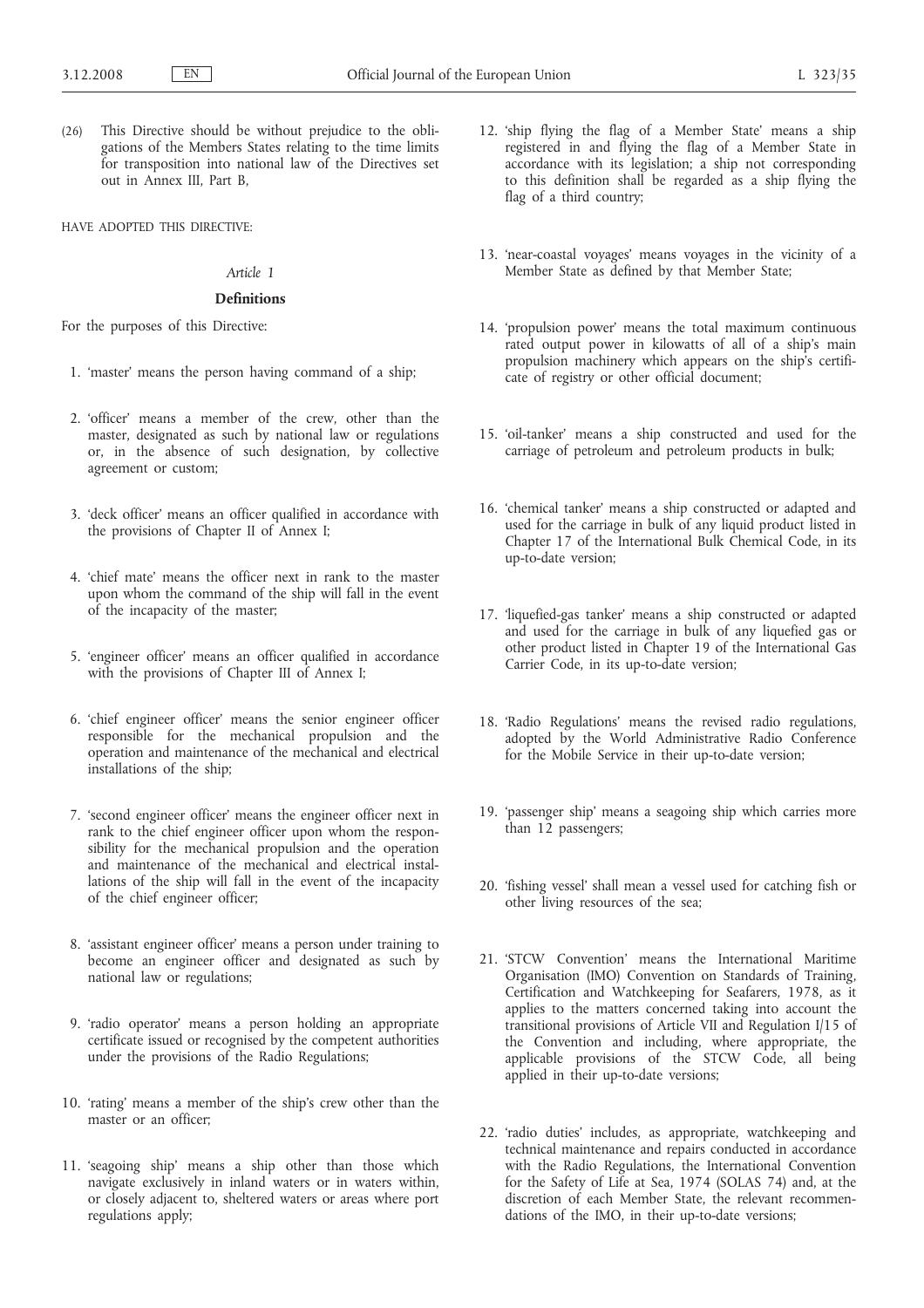- 23. 'ro-ro passenger ship' means a passenger ship with ro-ro cargo spaces or special-category spaces as defined in the SOLAS 74, in its up-to-date version;
- 24. 'STCW Code' means the Seafarers' Training, Certification and Watchkeeping (STCW) Code as adopted by Resolution 2 of the 1995 STCW Conference of Parties, in its up-todate version;
- 25. 'function' means a group of tasks, duties and responsibilities, as specified in the STCW Code, necessary for ship operation, safety of life at sea or protection of the marine environment;
- 26. 'company' means the owner of the ship or any other organisation or person such as the manager or the bareboat charterer who has assumed the responsibility for operation of the ship from the shipowner and who, on assuming such responsibility, has agreed to take over all the duties and responsibilities imposed on the company by this Directive;
- 27. 'appropriate certificate' means a certificate issued and endorsed in accordance with this Directive and entitling the lawful holder thereof to serve in the capacity and perform the functions involved at the level of responsibility specified therein on a ship of the type, tonnage, power and means of propulsion concerned while engaged on the particular voyage concerned;
- 28. 'seagoing service' means service on board a ship relevant to the issue of a certificate or other qualification;
- 29. 'approved' means approved by a Member State in accordance with this Directive;
- 30. 'third country' means any country which is not a Member State;
- 31. 'month' means a calendar month or 30 days made up of periods of less than one month.

## *Article 2*

## **Scope**

This Directive shall apply to the seafarers mentioned in this Directive serving on board seagoing ships flying the flag of a Member State with the exception of:

- (a) warships, naval auxiliaries or other ships owned or operated by a Member State and engaged only on government noncommercial service;
- (b) fishing vessels;
- (c) pleasure yachts not engaged in trade;

(d) wooden ships of primitive build.

## *Article 3*

## **Training and certification**

1. Member States shall take the measures necessary to ensure that seafarers serving on ships as referred to in Article 2 are trained as a minimum in accordance with the requirements of the STCW Convention, as laid down in Annex I to this Directive, and hold certificates as defined in Article 4 or appropriate certificates as defined in Article 1(27).

2. Member States shall take the measures necessary to ensure that those crew members that must be certified in accordance with Regulation III/10.4 of the SOLAS 74 are trained and certificated in accordance with this Directive.

### *Article 4*

### **Certificate**

A certificate shall be any valid document, by whatever name it may be known, issued by or under the authority of the competent authority of a Member State in accordance with Article 5 and with the requirements laid down in Annex I.

## *Article 5*

## **Certificates and endorsements**

1. Certificates shall be issued in accordance with Article 11.

2. Certificates for masters, officers and radio operators shall be endorsed by the Member State as prescribed in this Article.

Certificates shall be issued in accordance with Regulation I/2, paragraph 1, of the STCW Convention.

- 4. In respect of radio operators, Member States may:
- (a) include the additional knowledge required by the relevant regulations in the examination for the issue of a certificate complying with the Radio Regulations; or
- (b) issue a separate certificate indicating that the holder has the additional knowledge required by the relevant regulations.

5. At the discretion of a Member State endorsements may be incorporated in the format of the certificates being issued as provided for in section A-I/2 of the STCW Code. If so incorporated the form used shall be that set out in section A-I/2, paragraph 1. If issued otherwise, the form of endorsements used shall be that set out in paragraph 2 of that section. Endorsements shall be issued in accordance with Article VI, paragraph 2, of the STCW Convention.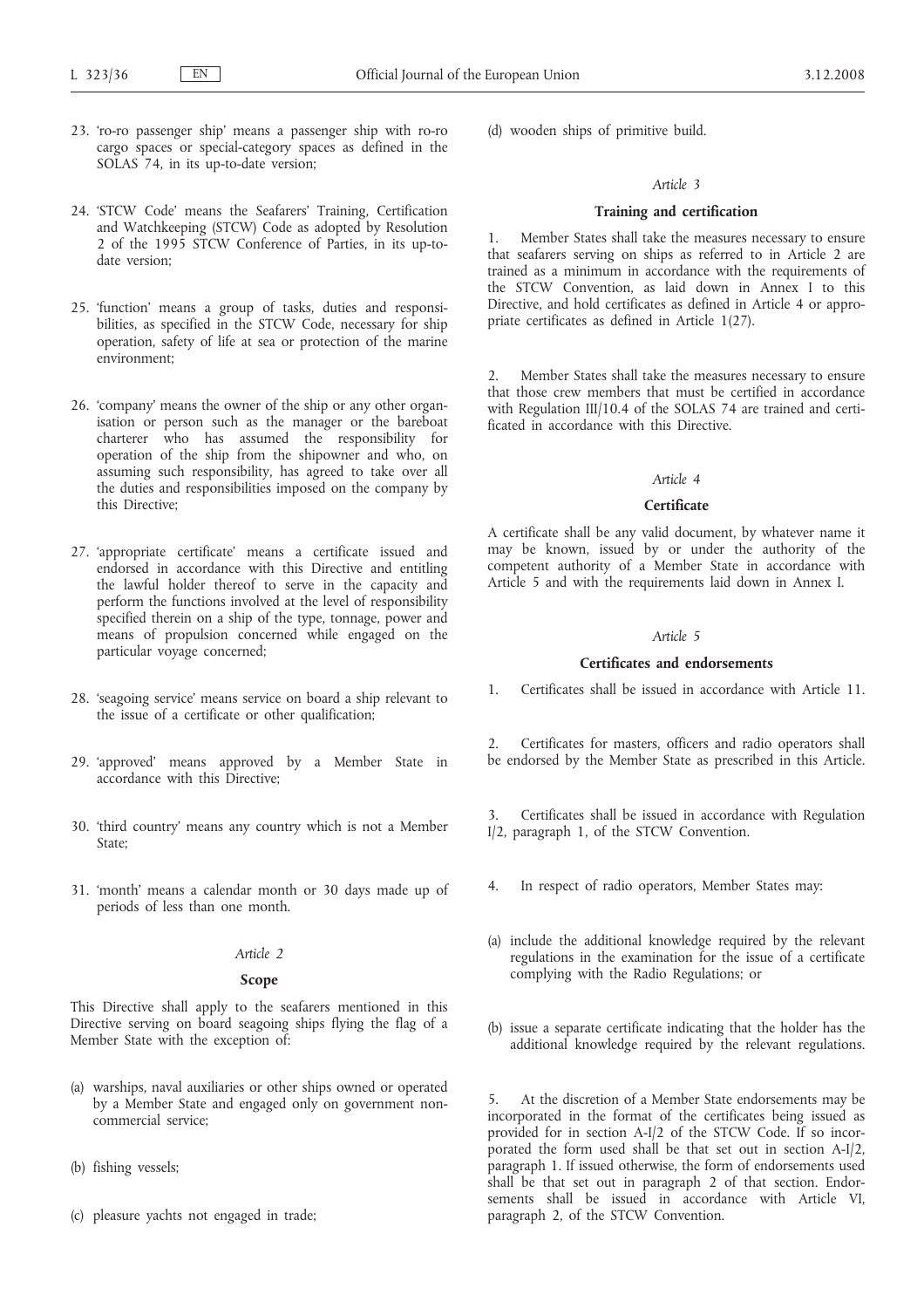6. A Member State which recognises a certificate under the procedure laid down in Article 19(2) shall endorse that certificate to attest its recognition. The form of the endorsement used shall be that set out in paragraph 3 of section A-I/2 of the STCW Code.

- 7. The endorsements referred to in paragraphs 5 and 6:
- (a) may be issued as separate documents;
- (b) shall each be assigned a unique number, other than endorsements attesting the issue of a certificate which may be assigned the same number as the certificate concerned, provided that that number is unique; and
- (c) shall each expire as soon as the certificate endorsed expires or is withdrawn, suspended or cancelled by the Member State or third country which issued them and, in any case, within five years of their date of issue.

8. The capacity in which the holder of a certificate is authorised to serve shall be identified in the form of endorsement in terms identical to those used in the applicable safemanning requirements of the Member State concerned.

9. A Member State may use a format different from the format laid down in section A-I/2 of the STCW Code, provided that, as a minimum, the required information is provided in Roman characters and Arabic figures, taking account of the variations permitted under section A-I/2.

10. Subject to Article 19(7) any certificate required by this Directive shall be kept available in its original form on board the ship on which the holder is serving.

## *Article 6*

### **Training requirements**

The training required pursuant to Article 3 shall be in a form appropriate to the theoretical knowledge and practical skills required by Annex I, in particular the use of life saving and fire-fighting equipment, and approved by the competent authority or body designated by each Member State.

## *Article 7*

### **Principles governing near-coastal voyages**

1. When defining near-coastal voyages Member States shall not impose training, experience or certification requirements on seafarers serving on board ships entitled to fly the flag of another Member State or another Party to the STCW Convention and engaged in such voyages in a manner resulting in more stringent requirements for such seafarers than for seafarers serving on board ships entitled to fly their own flag. In no case shall a Member State impose requirements in respect of seafarers serving on board ships flying the flag of another Member State or of another Party to the STCW Convention in excess of those of this Directive in respect of ships not engaged in near-coastal voyages.

With respect to ships entitled to fly the flag of a Member State regularly engaged in near-coastal voyages off the coast of another Member State or of another Party to the STCW Convention, the Member State the flag of which a ship is entitled to fly shall prescribe training, experience and certification requirements for seafarers serving on such ships at least equal to those of the Member State or the Party to the STCW Convention off the coast of which the ship is engaged, provided that they do not exceed the requirements of this Directive in respect of ships not engaged in near-coastal voyages. Seafarers serving on a ship which extends its voyage beyond what is defined as a near-coastal voyage by a Member State and enters waters not covered by that definition shall fulfil the appropriate requirements of this Directive.

3. A Member State may afford a ship which is entitled to fly its flag the benefits of the near-coastal voyage provisions of this Directive when it is regularly engaged off the coast of a non-Party to the STCW Convention on near-coastal voyages as defined by that Member State.

4. Upon deciding on the definition of near-coastal voyages and the conditions of education and training required thereof in accordance with the requirements of paragraphs 1, 2 and 3, Member States shall communicate to the Commission the details of the provisions they have adopted.

## *Article 8*

### **Prevention of fraud and other unlawful practices**

1. Member States shall take and enforce the appropriate measures to prevent fraud and other unlawful practices involving the certification process or certificates issued and endorsed by their competent authorities, and shall provide for penalties that are effective, proportionate and dissuasive.

2. Member States shall designate the national authorities competent to detect and combat fraud and other unlawful practices and exchange information with the competent authorities of other Member States and of third countries concerning the certification of seafarers.

Member States shall forthwith inform the other Member States and the Commission of the details of such competent national authorities.

Member States shall also forthwith inform any third countries with which they have entered into an undertaking in accordance with Regulation I/10, paragraph 1.2 of the STCW Convention of the details of such competent national authorities.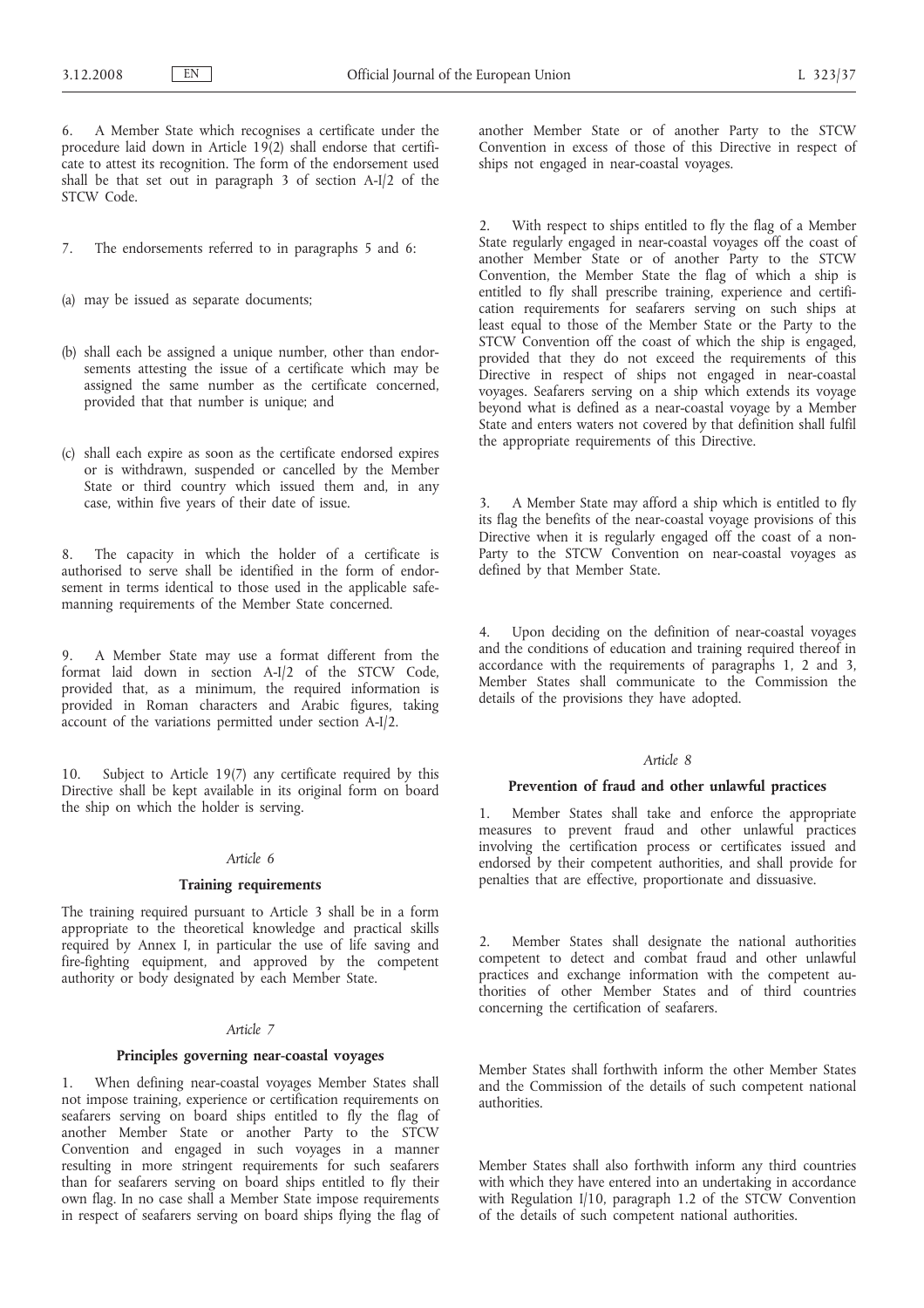3. At the request of a host Member State, the competent authorities of another Member State shall provide written confirmation or denial of the authenticity of seafarers' certificates, corresponding endorsements or any other documentary evidence of training issued in that other Member State.

## *Article 9*

## **Penalties or disciplinary measures**

1. Member States shall establish processes and procedures for the impartial investigation of any reported incompetence, act or omission, that may pose a direct threat to safety of life or property at sea or to the marine environment, on the part of the holders of certificates or endorsements issued by that Member State in connection with their performance of duties relating to their certificates and for the withdrawal, suspension and cancellation of such certificates for such cause and for the prevention of fraud.

2. Each Member State shall prescribe penalties or disciplinary measures for cases in which the provisions of this national legislation giving effect to this Directive are not complied with in respect of ships entitled to fly its flag or of seafarers duly certificated by it.

In particular, such penalties or disciplinary measures shall be prescribed and enforced in cases in which:

- (a) a company or a master has engaged a person not holding a certificate as required by this Directive;
- (b) a master has allowed any function or service in any capacity which under this Directive must be performed by a person holding an appropriate certificate to be performed by a person not holding the required certificate, a valid dispensation or having the documentary proof required by Article 19(7); or
- (c) a person has obtained by fraud or forged documents an engagement to perform any function or serve in any capacity which under this Directive must be performed or fulfilled by a person holding a certificate or dispensation.

4. Member States within the jurisdiction of which any company which or any person who is believed on clear grounds to have been responsible for or to have knowledge of any apparent non-compliance with this Directive specified in paragraph 3, is located shall extend cooperation to any Member State or other Party to the STCW Convention which advises them of its intention to initiate proceedings under its jurisdiction.

#### *Article 10*

## **Quality standards**

1. Each Member State shall ensure that:

- (a) all training, assessment of competence, certification, endorsement and revalidation activities carried out by nongovernmental agencies or entities under its authority are continuously monitored through a quality standards system to ensure the achievement of defined objectives, including those concerning the qualifications and experience of instructors and assessors;
- (b) where governmental agencies or entities perform such activities, there is a quality-standards system;
- (c) the education and training objectives and related quality standards of competence to be achieved are clearly defined and identify the levels of knowledge, understanding and skills appropriate to the examinations and assessments required under the STCW Convention;
- (d) the fields of application of the quality standards cover the administration of the certification systems, all training courses and programmes, examinations and assessments carried out by or under the authority of each Member State and the qualifications and experience required of instructors and assessors, having regard to the policies, systems, controls and internal quality-assurance reviews established to ensure achievement of the defined objectives.

The objectives and related quality standards referred to in point (c) of the first subparagraph may be specified separately for different courses and training programmes and shall cover the administration of the certification system.

2. Member States shall also ensure that independent evaluations of the knowledge, understanding, skills and competence acquisition and assessment activities, and of the administration of the certification system, are conducted at intervals of not more than five years by qualified persons who are not themselves involved in the activities concerned in order to verify that:

- (a) all internal management control and monitoring measures and follow-up actions comply with planned arrangements and documental procedures and are effective in ensuring that the defined objectives are achieved;
- (b) the results of each independent evaluation are documented and brought to the attention of those responsible for the area evaluated;

(c) timely action is taken to correct deficiencies.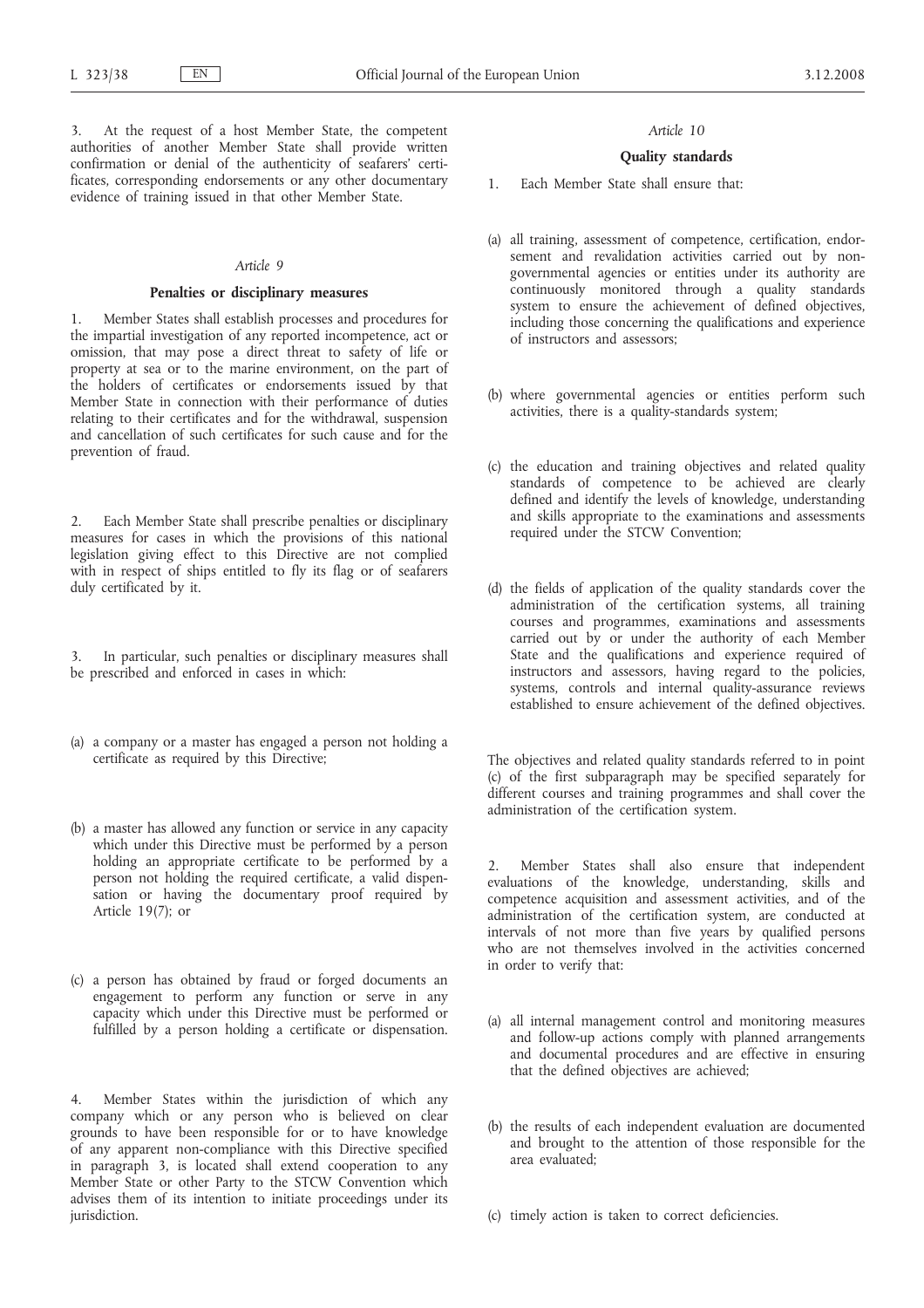3. A report relating to each evaluation carried out pursuant to paragraph 2 shall be communicated by the Member State concerned to the Commission within six months of the date of the evaluation.

## *Article 11*

## **Medical standards** *—* **issue and registration of certificates**

1. Member States shall establish standards of medical fitness for seafarers, particularly regarding eyesight and hearing.

2. Member States shall ensure that certificates are issued only to candidates who comply with the requirements of this Article.

3. Each candidate for certification shall provide satisfactory proof:

(a) of his or her identity;

- (b) that his or her age is not less than that prescribed in the Regulations in Annex I relevant to the certificate applied for;
- (c) that he or she meets the standards of medical fitness, particularly regarding eyesight and hearing, established by the Member State and holds a valid document attesting to his or her medical fitness, issued by a duly qualified medical practitioner recognised by the competent authority of the Member State;
- (d) of having completed the seagoing service and any related compulsory training prescribed in the Regulations in Annex I for the certificate applied for;
- (e) that he or she meets the standards of competence prescribed in the Regulations in Annex I for the capacities, functions and levels that are to be identified in the endorsement to the certificate.
- 4. Each Member State shall undertake:
- (a) to maintain a register or registers of all certificates and endorsements for masters and officers and, as appropriate, ratings, which are issued, have expired or have been revalidated, suspended, cancelled or reported lost or destroyed and of dispensations issued;
- (b) to make available information on the status of such certificates, endorsements and dispensations to other Member States or other Parties to the STCW Convention and companies which request verification of the authenticity and validity of certificates produced to them by seafarers seeking recognition of their certificates or employment on board ship.

## *Article 12*

## **Revalidation of certificates**

1. Every master, officer and radio operator holding a certificate issued or recognised under any chapter of Annex I other than Chapter VI who is serving at sea or intends to return to sea after a period ashore shall, in order to continue to qualify for seagoing service, be required at intervals not exceeding five years:

- (a) to meet the standards of medical fitness prescribed by Article 11; and
- (b) to establish continued professional competence in accordance with section A-I $/11$  of the STCW Code.

2. Every master, officer and radio operator shall, for continuing seagoing service on board ships for which special training requirements have been internationally agreed upon, successfully complete approved relevant training.

3. Each Member State shall compare the standards of competence which are required of candidates for certificates issued before 1 February 2002 with those specified for the appropriate certificate in Part A of the STCW Code, and shall determine the need to require the holders of such certificates to undergo appropriate refresher and updating training or assessment.

Refresher and updating courses shall be approved and include changes in relevant national and international regulations concerning the safety of life at sea and the protection of the marine environment and take account of any updating of the standard of competency concerned.

Each Member State shall, in consultation with those concerned, formulate or promote the formulation of a structure of refresher and updating courses as provided for in section A-I/11 of the STCW Code.

5. For the purpose of updating the knowledge of masters, officers and radio operators, each Member State shall ensure that the texts of recent changes in national and international regulations concerning the safety of life at sea and the protection of the marine environment are made available to ships entitled to fly its flag.

## *Article 13*

## **Use of simulators**

1. The performance standards and other provisions set out in section A-I/12 of the STCW Code and such other requirements as are prescribed in Part A of the STCW Code for any certificate concerned shall be complied with in respect of:

(a) all mandatory simulator-based training;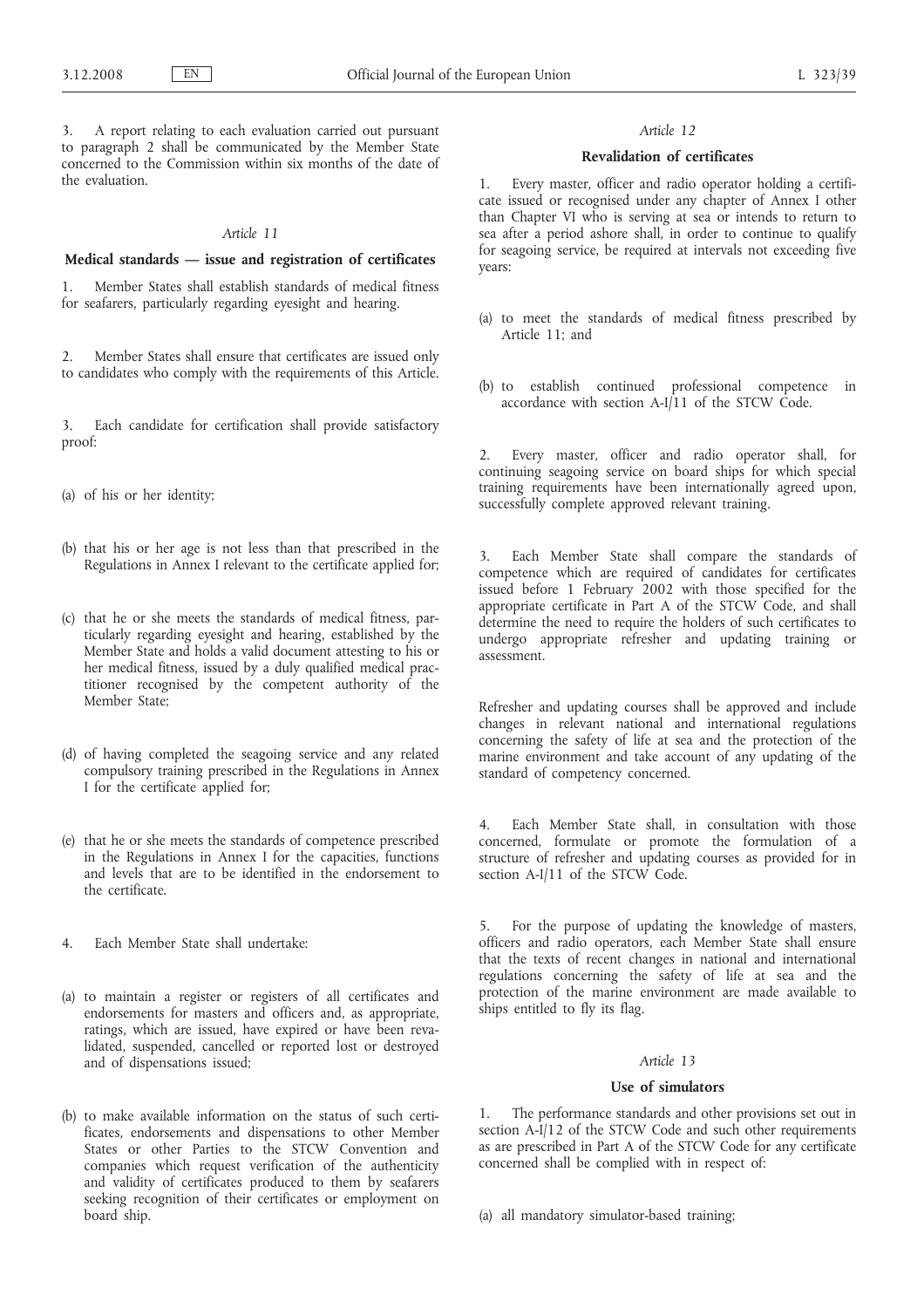- (b) any assessment of competence required by Part A of the STCW Code which is carried out by means of a simulator;
- (c) any demonstration, by means of a simulator, of continued proficiency required by Part A of the STCW Code.

Simulators installed or brought into use before 1 February 2002 may be exempted from full compliance with the performance standards referred to in paragraph 1 at the discretion of each Member State.

## *Article 14*

## **Responsibilities of companies**

1. In accordance with paragraphs 2 and 3 Member States shall hold companies responsible for the assignment of seafarers for service in their ships in accordance with this Directive, and shall require every company to ensure that:

- (a) each seafarer assigned to any of its ships holds an appropriate certificate in accordance with the provisions of this Directive and as established by the Member State;
- (b) its ships are manned in accordance with the applicable safemanning requirements of the Member State;
- (c) documentation and data relevant to all seafarers employed on its ships are maintained and readily accessible, and include, without being limited to, documentation and data on their experience, training, medical fitness and competence in assigned duties;
- (d) on being assigned to any of its ships seafarers are familiarised with their specific duties and with all ship arrangements, installations, equipment, procedures, and ship characteristics that are relevant to their routine or emergency duties;
- (e) the ship's complement can effectively coordinate their activities in an emergency situation and in performing functions vital to safety or to the prevention or mitigation of pollution.

2. Companies, masters and crew members shall each have responsibility for ensuring that the obligations set out in this Article are given full and complete effect and that such other measures as may be necessary are taken to ensure that each crew member can make a knowledgeable and informed contribution to the safe operation of the ship.

3. The company shall provide written instructions to the master of each ship to which this Directive applies, setting out the policies and the procedures to be followed to ensure

that all seafarers who are newly employed on board the ship are given a reasonable opportunity to become familiar with the shipboard equipment, operating procedures and other arrangements needed for the proper performance of their duties, before being assigned to those duties. Such policies and procedures shall include:

- (a) the allocation of a reasonable period of time during which each newly employed seafarer will have an opportunity to become acquainted with:
	- (i) the specific equipment the seafarer will be using or operating; and
	- (ii) ship-specific watchkeeping, safety, environmental protection and emergency procedures and arrangements the seafarer needs to know to perform the assigned duties properly;
- (b) the designation of a knowledgeable crew member who will be responsible for ensuring that each newly employed seafarer is given an opportunity to receive essential information in a language the seafarer understands.

#### *Article 15*

## **Fitness for duty**

For the purpose of preventing fatigue, Member States shall establish and enforce rest periods for watchkeeping personnel and require that watch systems are arranged in such a way that the efficiency of watchkeeping personnel is not impaired by fatigue and that duties are organised in such a way that the first watch at the start of a voyage and subsequent relieving watches are sufficiently rested and otherwise fit for duty.

2. All persons who are assigned duty as officer in charge of a watch or as a rating forming part of a watch shall be allowed at least 10 hours of rest in any 24-hour period.

3. The hours of rest may be divided into no more than two periods, one of which shall be at least six hours long.

The requirements for rest periods laid down in paragraphs 1 and 2 need not be maintained in the event of an emergency or drill or in other overriding operational conditions.

5. Notwithstanding paragraphs 2 and 3, the minimum period of 10 hours may be reduced to not less than 6 consecutive hours provided that no such reduction shall extend beyond 2 days and at least 70 hours of rest are provided each 7-day period.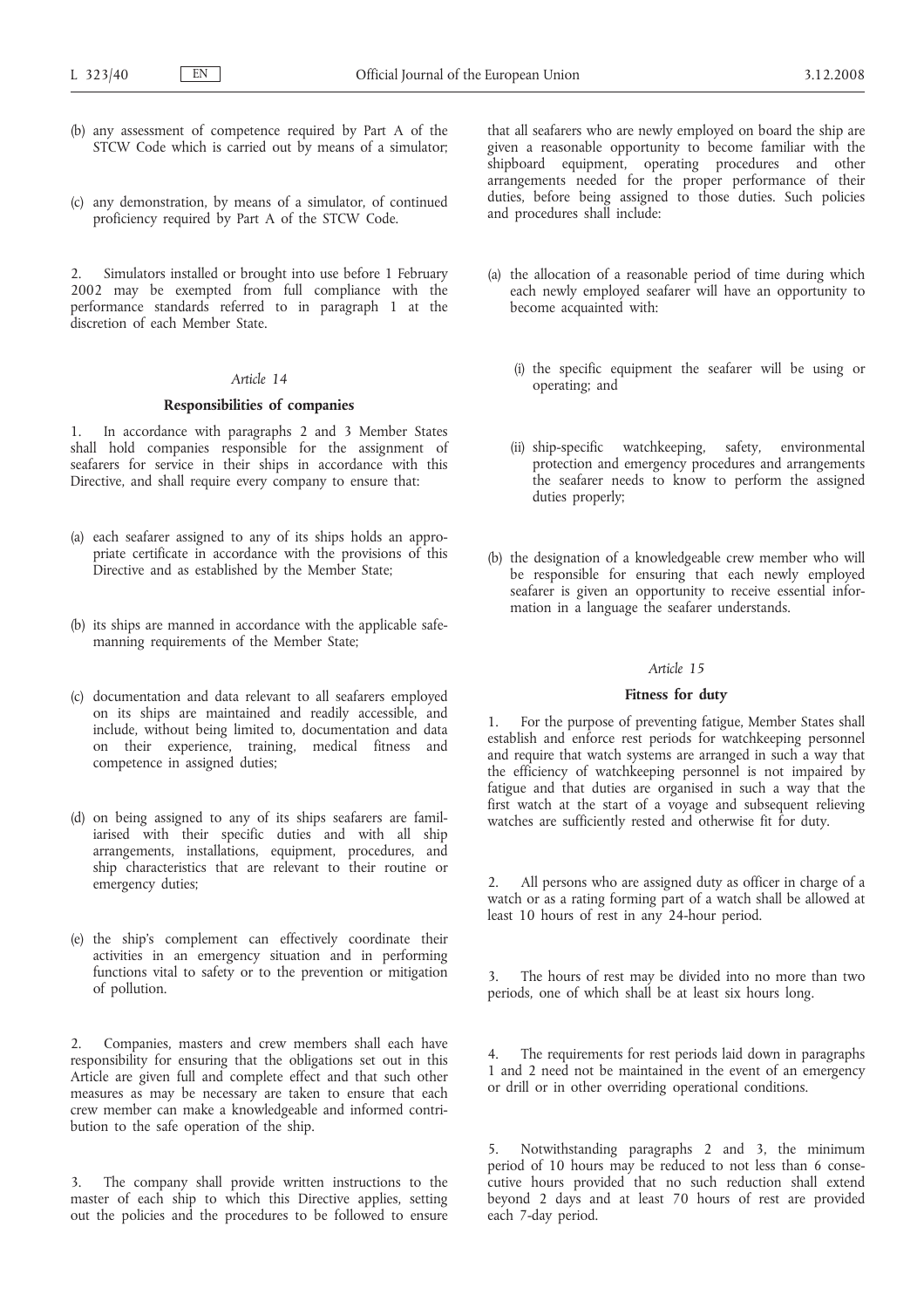6. Member States shall require that watch schedules be posted where they are easily accessible.

## *Article 16*

#### **Dispensation**

In circumstances of exceptional necessity, competent authorities may, if in their opinion this does not cause danger to persons, property or the environment, issue a dispensation permitting a specified seafarer to serve in a specified ship for a specified period not exceeding six months in a capacity, other than that of the radio operator, except as provided by the relevant Radio Regulations, for which he or she does not hold the appropriate certificate, provided that the person to whom the dispensation is issued shall be adequately qualified to fill the vacant post in a safe manner to the satisfaction of the competent authorities. However, dispensations shall not be granted to a master or chief engineer officer, except in circumstances of force majeure and then only for the shortest possible period.

2. Any dispensation granted for a post shall be granted only to a person properly certificated to fill the post immediately below. Where certification of the post below is not required, a dispensation may be issued to a person whose qualification and experience are, in the opinion of the competent authorities, of a clear equivalence to the requirements for the post to be filled, provided that, if such a person holds no appropriate certificate, he or she shall be required to pass a test accepted by the competent authorities as demonstrating that such a dispensation may safely be issued. In addition, the competent authorities shall ensure that the post in question is filled by the holder of an appropriate certificate as soon as possible.

## *Article 17*

## **Responsibilities of Member States with regard to training and assessment**

1. Member States shall designate the authorities or bodies which shall:

- (a) give the training referred to in Article 3;
- (b) organise and/or supervise the examinations where required;
- (c) issue the certificates of competence referred to in Article 11;
- (d) grant the dispensations provided for in Article 16.
- 2. Member States shall ensure that:
- (a) all training and assessment of seafarers is:
	- (i) structured in accordance with the written programmes, including such methods and media of delivery,

procedures and course material as are necessary to achieve the prescribed standard of competence; and

- (ii) conducted, monitored, evaluated and supported by persons qualified in accordance with points (d), (e) and (f);
- (b) persons conducting in-service training or assessment on board ship do so only when such training or assessment will not adversely affect the normal operation of the ship and they can dedicate their time and attention to training or assessment;
- (c) instructors, supervisors and assessors are appropriately qualified for the particular types and levels of training or assessment of competence of seafarers either on board or ashore;
- (d) any person conducting in-service training of a seafarer, either on board or ashore, which is intended to be used in qualifying for certification under this Directive:
	- (i) has an appreciation of the training programme and an understanding of the specific training objectives for the particular type of training being conducted;
	- (ii) is qualified in the task for which training is being conducted; and
	- (iii) if conducting training using a simulator:
		- has received appropriate guidance in instructional techniques involving the use of simulators, and
		- has gained practical operational experience on the particular type of simulator being used;
- (e) any person responsible for the supervision of the in-service training of a seafarer intended to be used in qualifying for certification has a full understanding of the training programme and the specific objectives for each type of training being conducted;
- (f) any person conducting in-service assessment of the competence of a seafarer, either on board or ashore, which is intended to be used in qualifying for certification under this Directive:
	- (i) has an appropriate level of knowledge and understanding of the competence to be assessed;
	- (ii) is qualified in the task for which the assessment is being made;
	- (iii) has received appropriate guidance in assessment methods and practice;
	- (iv) has gained practical assessment experience; and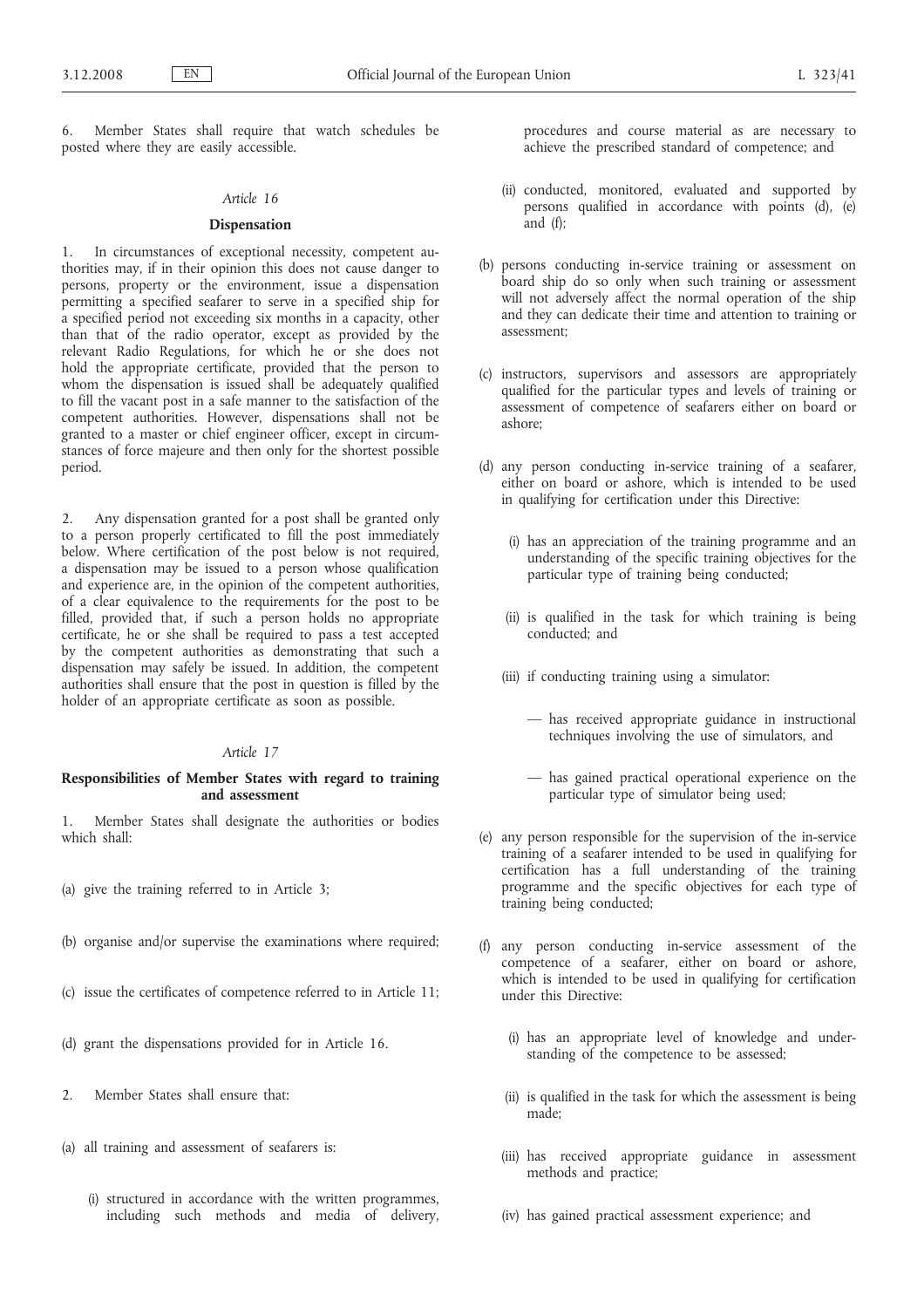- (v) if conducting assessment involving the use of simulators, has gained practical assessment experience on the particular type of simulator under the supervision and to the satisfaction of an experienced assessor;
- (g) when a Member State recognises a course of training, a training institution, or a qualification granted by a training institution, as part of its requirements for the issue of a certificate, the qualifications and experience of instructors and assessors are covered in the application of the quality standard provisions of Article 10; such qualification, experience and application of quality standards shall incorporate appropriate training in instructional techniques and training and assessment methods and practice and comply with all applicable requirements of points (d), (e) and  $(f)$ .

## *Article 18*

### **On-board communication**

Member States shall ensure that:

- (a) without prejudice to points (b) and (d), there are at all times, on board all ships flying the flag of a Member State, means in place for effective oral communication relating to safety between all members of the ship's crew, particularly with regard to the correct and timely reception and understanding of messages and instructions;
- (b) on board all passenger ships flying the flag of a Member State and on board all passenger ships starting and/or finishing a voyage in a Member State port, in order to ensure effective crew performance in safety matters, a working language is established and recorded in the ship's log-book;

the company or the master, as appropriate, shall determine the appropriate working language; each seafarer shall be required to understand and, where appropriate, give orders and instructions and report back in that language;

if the working language is not an official language of the Member State, all plans and lists that must be posted shall include translations into the working language;

- (c) on board passenger ships, personnel nominated on muster lists to assist passengers in emergency situations are readily identifiable and have communication skills that are sufficient for that purpose, taking into account an appropriate and adequate combination of any of the following factors:
	- (i) the language or languages appropriate to the principal nationalities of passengers carried on a particular route;
- (ii) the likelihood that an ability to use elementary English vocabulary for basic instructions can provide a means of communicating with a passenger in need of assistance whether or not the passenger and crew member share a common language;
- (iii) the possible need to communicate during an emergency by some other means (e.g. by demonstration, hand signals, or calling attention to the location of instructions, muster stations, life-saving devices or evacuation routes) when verbal communication is impractical;
- (iv) the extent to which complete safety instructions have been provided to passengers in their native language or languages;
- (v) the languages in which emergency announcements may be broadcast during an emergency or drill to convey critical guidance to passengers and to facilitate crew members in assisting passengers;
- (d) on board oil tankers, chemical tankers and liquefied gas tankers flying the flag of a Member State, the master, officers and rating are able to communicate with each other in (a) common working language(s);
- (e) there are adequate means for communication between the ship and the shore-based authorities; these communications shall be conducted in accordance with Chapter V, Regulation 14, paragraph 4, of the SOLAS 74;
- (f) when carrying out port State control under Directive 95/21/EC, Member States also check that ships flying the flag of a State other than a Member State comply with this Article.

## *Article 19*

## **Recognition of certificates**

Seafarers who do not possess the certificates referred to in Article 4 may be allowed to serve on ships flying the flag of a Member State, provided that a decision on the recognition of their appropriate certificates has been adopted through the procedure set out in paragraphs 2 to 6 of this Article.

A Member State which intends to recognise, by endorsement, appropriate certificates issued by a third country to a master, officer or radio operator, for service on ships flying its flag, shall submit a request for recognition of that third country to the Commission, stating its reasons.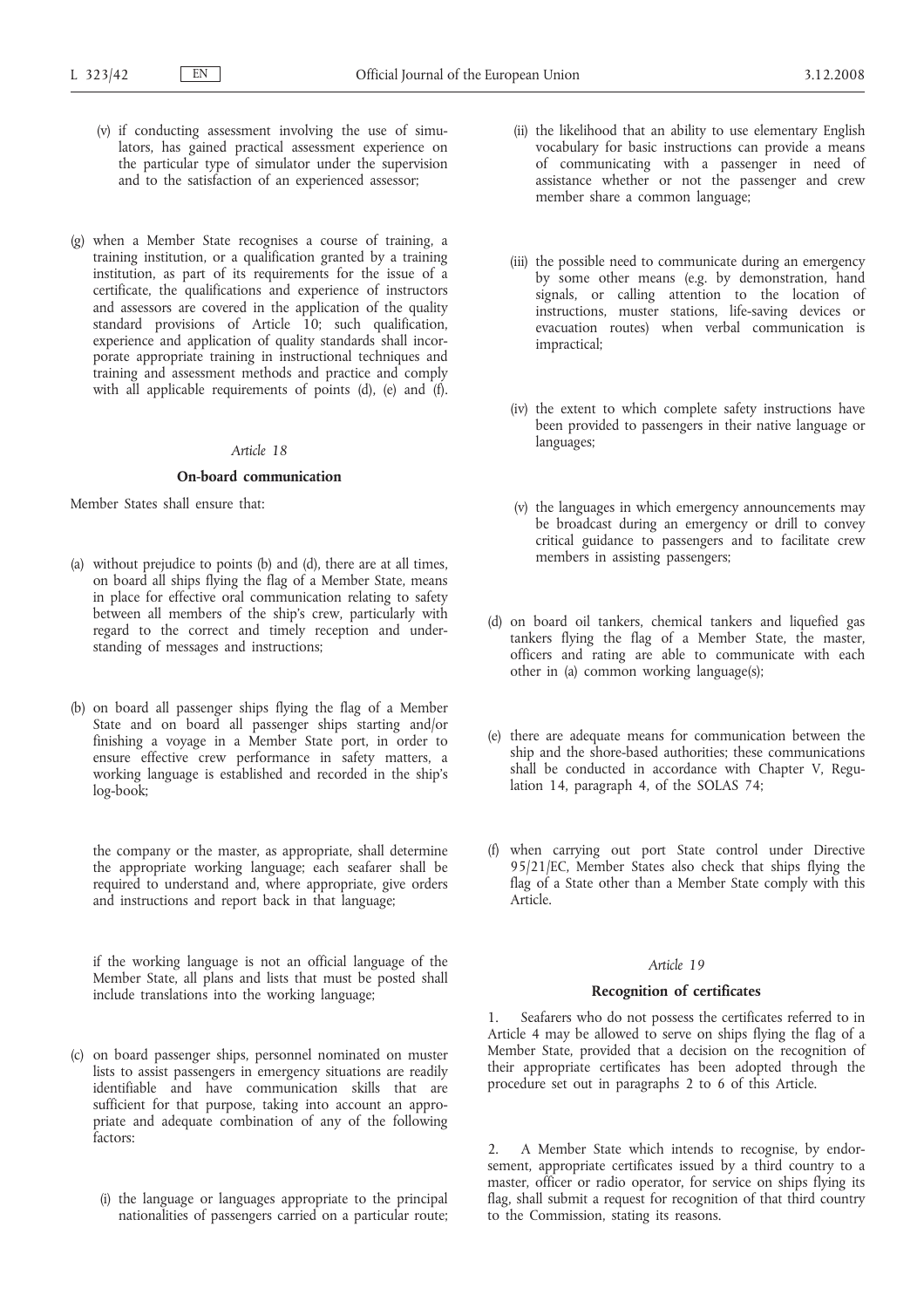The Commission, assisted by the European Maritime Safety Agency and with the possible involvement of any Member State concerned, shall collect the information referred to in Annex II and shall carry out an assessment of the training and certification systems in the third country for which the request for recognition was submitted, in order to verify whether the country concerned meets all the requirements of the STCW Convention and whether the appropriate measures have been taken to prevent fraud involving certificates.

3. The decision on the recognition of a third country shall be taken by the Commission in accordance with the regulatory procedure referred to in Article 28(2), within three months from the date of the request for recognition.

If granted, the recognition shall be valid subject to the provisions of Article 20.

If no decision is taken on recognition of the third country concerned within the period laid down in the first subparagraph, the Member State submitting the request may decide to recognise the third country unilaterally until a decision is taken in accordance with the regulatory procedure referred to in Article 28(2).

4. A Member State may decide, with respect to ships flying its flag, to endorse certificates issued by the third countries recognised by the Commission, account being taken of the provisions contained in Annex II, points (4) and (5).

5. Recognitions of certificates issued by recognised third countries and published in the *Official Journal of the European Union*, C series, before 14 June 2005 shall remain valid.

These recognitions may be used by all Member States unless the Commission has subsequently withdrawn them pursuant to Article 20.

6. The Commission shall draw up and update a list of the third countries that have been recognised. The list shall be published in the *Official Journal of the European Union*, C series.

7. Notwithstanding Article 5(6), a Member State may, if circumstances require, allow a seafarer to serve in a capacity other than radio officer or radio operator, except as provided by the Radio Regulations, for a period not exceeding three months on board a ship flying its flag, while holding an appropriate and valid certificate issued and endorsed as required by a third country, but not yet endorsed for recognition by the Member State concerned so as to render it appropriate for service on board a ship flying its flag.

Documentary proof shall be kept readily available that application for an endorsement has been submitted to the competent authorities.

### *Article 20*

## **Non-compliance with the requirements of the STCW Convention**

1. Notwithstanding the criteria specified in Annex II, when a Member State considers that a recognised third country no longer complies with the requirements of the STCW Convention, it shall notify the Commission immediately, giving substantiated reasons therefor.

The Commission shall without delay refer the matter to the Committee referred to in Article 28(1).

2. Notwithstanding the criteria set out in Annex II, when the Commission considers that a recognised third country no longer complies with the requirements of the STCW Convention, it shall notify the Member States immediately, giving substantiated reasons therefor.

The Commission shall without delay refer the matter to the Committee referred to in Article 28(1).

3. When a Member State intends to withdraw the endorsements of all certificates issued by a third country it shall without delay inform the Commission and the other Member States of its intention, giving substantiated reasons therefor.

4. The Commission, assisted by the European Maritime Safety Agency, shall reassess the recognition of the third country concerned in order to verify whether that country failed to comply with the requirements of the STCW Convention.

5. Where there are indications that a particular maritime training establishment no longer complies with the requirements of the STCW Convention, the Commission shall notify the country concerned that recognition of that country's certificates will be withdrawn in two months' time unless measures are taken to ensure compliance with all the requirements of the STCW Convention.

6. The decision on the withdrawal of the recognition shall be taken in accordance with the regulatory procedure referred to in Article 28(2), within two months from the date of the communication made by the Member State.

The Member States concerned shall take appropriate measures to implement the decision.

7. Endorsements attesting recognition of certificates, issued in accordance with Article  $5(6)$  before the date on which the decision to withdraw recognition of the third country is taken, shall remain valid. Seafarers holding such endorsements may not claim an endorsement recognising a higher qualification, however, unless that upgrading is based solely on additional seagoing service experience.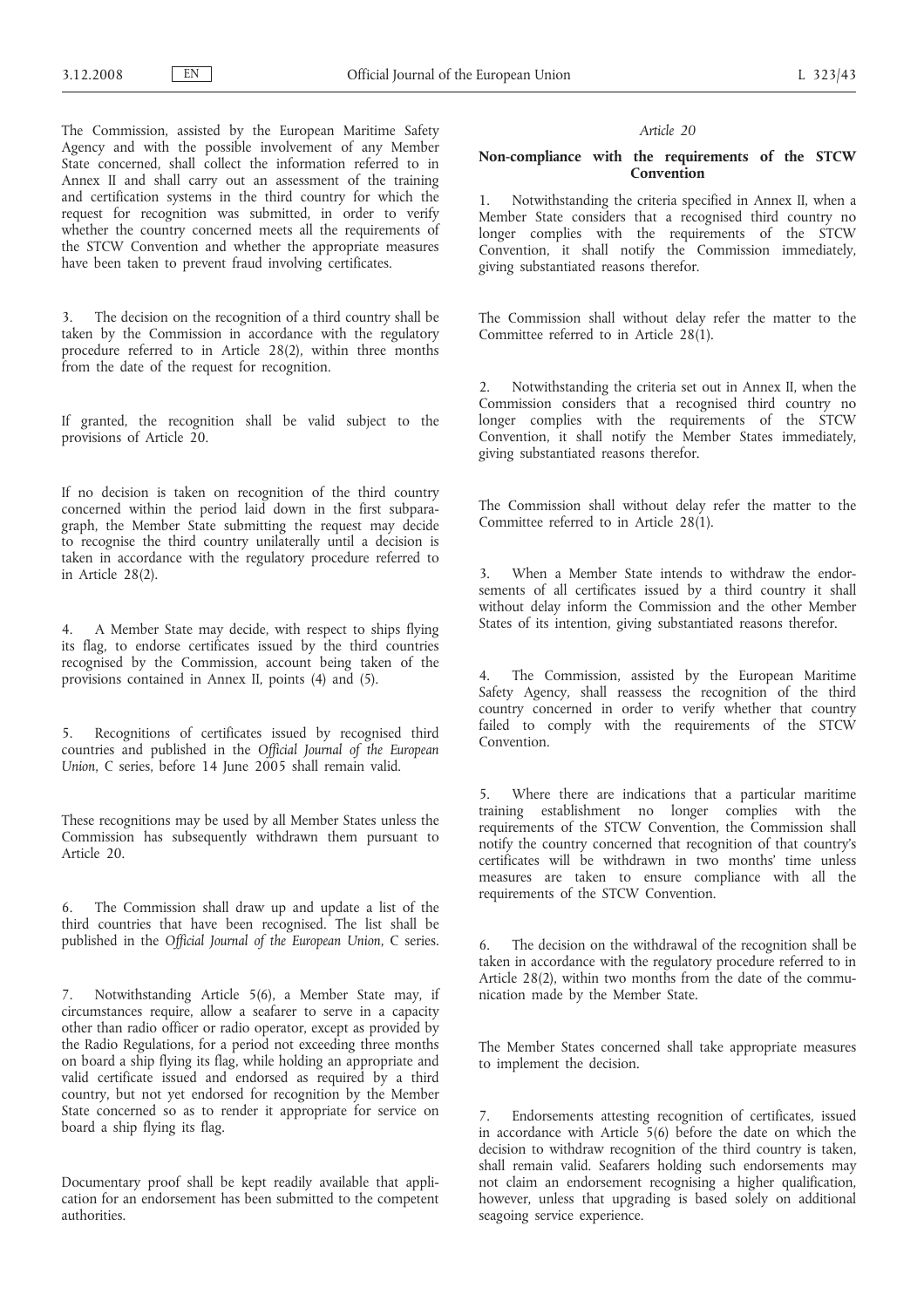# *Article 21*

## **Reassessment**

1. The third countries that have been recognised under the procedure referred to in the first subparagraph of Article 19(3), including those referred to in Article 19(6), shall be reassessed by the Commission, with the assistance of the European Maritime Safety Agency, on a regular basis and at least every five years to verify that they fulfil the relevant criteria set out in Annex II and whether the appropriate measures have been taken to prevent fraud involving certificates.

2. The Commission shall define the priority criteria for assessment of third countries on the basis of performance data provided by the port State control pursuant to Article 23, as well as the information relating to the reports of the independent evaluations communicated by third countries pursuant to section A-I/7 of the STCW Code.

The Commission shall provide the Member States with a report on the results of the assessment.

## *Article 22*

## **Port State control**

1. Irrespective of the flag it flies each ship, with the exception of those types of ships excluded by Article 2, shall, while in the ports of a Member State, be subject to port State control by officers duly authorised by that Member State to verify that all seafarers serving on board who are required to be certificated by the STCW Convention are so certificated or hold appropriate dispensations.

When exercising port State control under this Directive, Member States shall ensure that all relevant provisions and procedures laid down in Directive 95/21/EC are applied.

### *Article 23*

## **Port State control procedures**

Without prejudice to Directive 95/21/EC, port State control pursuant to Article 22 shall be limited to the following:

- (a) verification that every seafarer serving on board who must be certificated in accordance with the STCW Convention holds an appropriate certificate or a valid dispensation or provides documentary proof that an application for an endorsement attesting recognition has been submitted to the authorities of the flag State;
- (b) verification that the numbers and certificates of the seafarers serving on board are in accordance with the safe-manning requirements of the authorities of the flag State.

The ability of the ship's seafarers to maintain watchkeeping standards as required by the STCW Convention shall be assessed in accordance with Part A of the STCW Code if there are clear grounds for believing that such standards are not being maintained because any of the following has occurred:

- (a) the ship has been involved in a collision, grounding or stranding;
- (b) there has been a discharge of substances from the ship when under way, at anchor or at berth which is illegal under an international convention;
- (c) the ship has been manoeuvred in an erratic or unsafe manner whereby routing measures adopted by the IMO, or safe navigation practices and procedures have not been followed;
- (d) the ship is otherwise being operated in such a manner as to pose a danger to persons, property or the environment;
- (e) a certificate has been fraudulently obtained or the holder of a certificate is not the person to whom that certificate was originally issued;
- (f) the ship is flying the flag of a country which has not ratified the STCW Convention, or has a master, officer or rating holding a certificate issued by a third country which has not ratified the STCW Convention.

3. Notwithstanding verification of the certificate, assessment under paragraph 2 may require the seafarer to demonstrate the relevant competence at the place of duty. Such a demonstration may include verification that operational requirements in respect of watchkeeping standards have been met and that there is a proper response to emergency situations within the seafarer's level of competence.

### *Article 24*

### **Detention**

Without prejudice to Directive 95/21/EC, the following deficiencies, in so far as they have been determined by the officer carrying out the port State control that they pose a danger to persons, property or the environment, shall be the only grounds under this Directive on which a Member State may detain a ship:

(a) failure of seafarers to hold certificates, to have appropriate certificates, to have valid dispensations or provide documentary proof that an application for an endorsement attesting recognition has been submitted to the authorities of the flag State;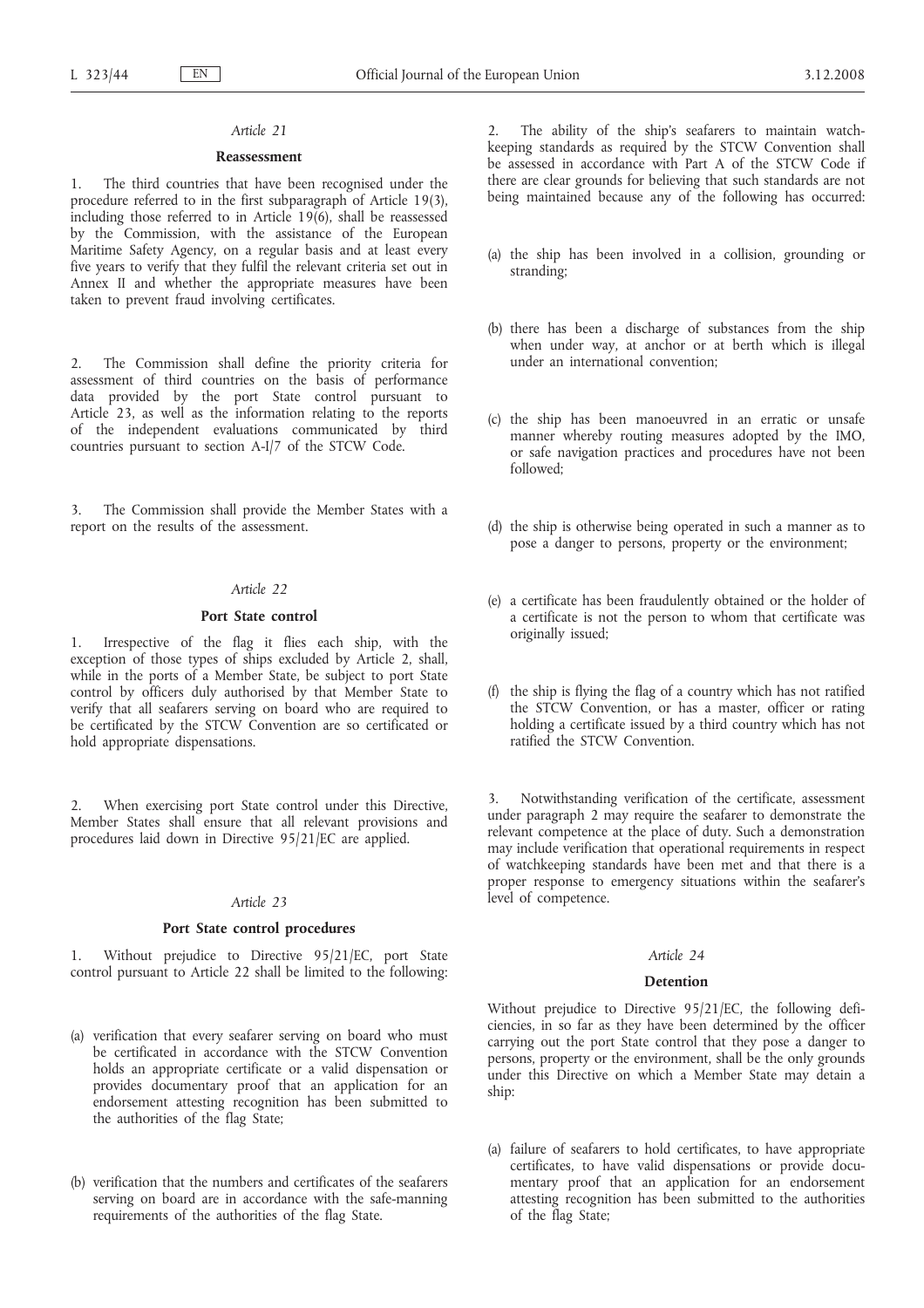flag State;

(b) failure to comply with the applicable safe-manning requirements of the flag State;

# *Article 27*

## **Amendment**

1. This Directive may be amended by the Commission in order to apply, for the purposes of this Directive, subsequent amendments to the international codes referred to in points (16), (17), (18), (23) and (24) of Article 1 which have entered into force.

This Directive may also be amended by the Commission in order to apply, for the purposes of this Directive, any relevant amendments to Community legislation.

Those measures designed to amend non-essential elements of this Directive shall be adopted in accordance with the regulatory procedure with scrutiny referred to in Article 28(3).

Following the adoption of new instruments or protocols to the STCW Convention, the Council, acting on a proposal from the Commission, shall decide, taking into account the Member States' parliamentary procedures, as well as the relevant procedures within the IMO on the detailed arrangements for ratifying those new instruments or protocols, while ensuring that they are applied uniformly and simultaneously in the Member States.

3. The amendments to the international instruments referred to in Article 1(16), (17), (18), (21), (22) and (24) may be excluded from the scope of this Directive, pursuant to Article 5 of Regulation (EC) No 2099/2002 of the European Parliament and of the Council of 5 November 2002 establishing a Committee on Safe Seas and the Prevention of Pollution from Ships  $(COSS)$   $(1)$ .

#### *Article 28*

### **Committee procedure**

1. The Commission shall be assisted by the Committee on Safe Seas and the Prevention of Pollution from Ships (COSS), established by Regulation (EC) No 2099/2002.

2. Where reference is made to this paragraph, Articles 5 and 7 of Decision 1999/468/EC shall apply, having regard to the provisions of Article 8 thereof.

The period laid down in Article 5(6) of Decision 1999/468/EC shall be set at eight weeks.

Where reference is made to this paragraph, Article 5a(1) to (4), and Article 7 of Decision 1999/468/EC shall apply, having regard to the provisions of Article 8 thereof.

(c) failure of navigational or engineering-watch arrangements to conform to the requirements specified for the ship by the

- (d) absence in a watch of a person qualified to operate equipment essential to safe navigation, safety radio communications or the prevention of marine pollution;
- (e) failure to provide proof of professional proficiency for the duties assigned to seafarers for the safety of the ship and the prevention of pollution;
- (f) inability to provide for the first watch at the commencement of a voyage and for subsequent relieving watches persons who are sufficiently rested and otherwise fit for duty.

## *Article 25*

### **Regular monitoring of compliance**

Without prejudice to the powers of the Commission under Article 226 of the Treaty, the Commission, assisted by the European Maritime Safety Agency, shall verify on a regular basis and at least every five years that Member States comply with the minimum requirements laid down by this Directive.

## *Article 26*

### **Reports**

1. Not later than 14 December 2008 the Commission shall submit an evaluation report to the European Parliament and the Council, based on a detailed analysis and evaluation of the provisions of the STCW Convention, the implementation thereof and new insights gained with regard to the correlation between safety and the level of training of ships' crews.

2. Not later than 20 October 2010 the Commission shall submit to the European Parliament and the Council an evaluation report drawn up on the basis of the information obtained pursuant to Article 25.

In the report the Commission shall analyse the Member States' compliance with this Directive and, where necessary, make proposals for additional measures.

<sup>(</sup> 1) OJ L 324, 29.11.2002, p. 1.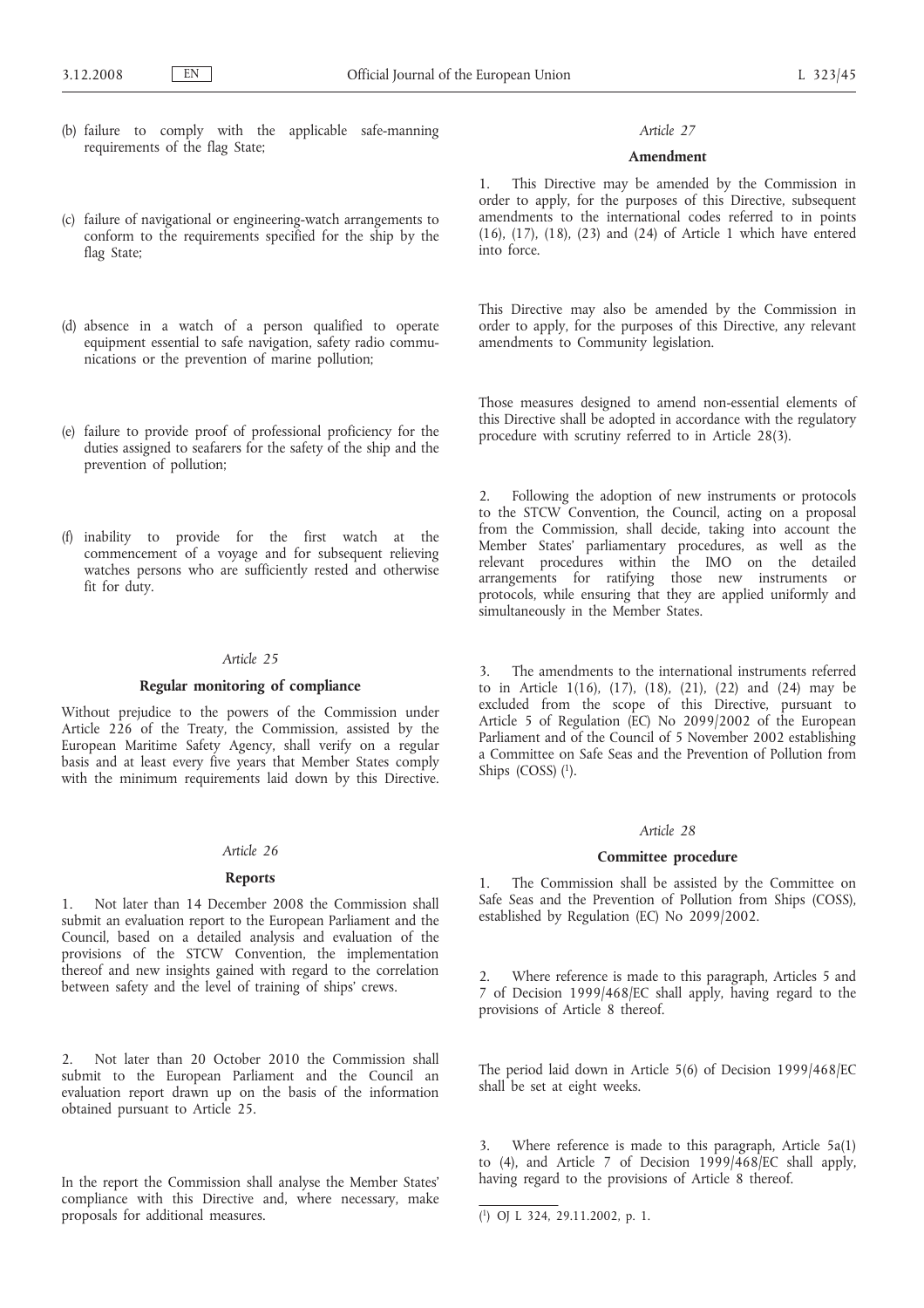## *Article 29*

## **Transitional provisions**

Where pursuant to Article 12 a Member State reissues or extends the validity of certificates which it originally issued under the provisions which applied before 1 February 1997, the Member State may, at its discretion, replace tonnage limitations appearing on the original certificates as follows:

- (a) '200 gross registered tonnes' may be replaced by '500 gross tonnage';
- (b) '1 600 gross registered tonnes' may be replaced by '3 000 gross tonnage'.

## *Article 30*

#### **Penalties**

Member States shall lay down systems of penalties for breaching the national provisions adopted pursuant to Articles 1, 3, 5, 7, 9 to 15, 17, 18, 19, 22, 23, 24 and 29, and Annexes I and II, and shall take all the measures necessary to ensure that they are implemented. The penalties provided for must be effective, proportionate and dissuasive.

## *Article 31*

## **Communication**

Member States shall immediately communicate to the Commission the texts of all the provisions which they adopt in the field governed by this Directive.

The Commission shall inform the other Member States thereof.

## *Article 32*

## **Repeal**

Directive 2001/25/EC, as amended by the Directives listed in Annex III, Part A, is repealed, without prejudice to the obligations of the Member States relating to the time limits for transposition into national law of the Directives set out in Annex III, Part B.

References to the repealed Directive shall be construed as references to this Directive and shall be read in accordance with the correlation table in Annex IV.

### *Article 33*

## **Entry into force**

This Directive shall enter into force on the 20th day following its publication in the *Official Journal of the European Union*.

#### *Article 34*

## **Addressees**

This Directive is addressed to the Member States.

Done at Strasbourg, 19 November 2008.

*For the European Parliament The President* H.-G. PÖTTERING *For the Council The President* J.-P. JOUYET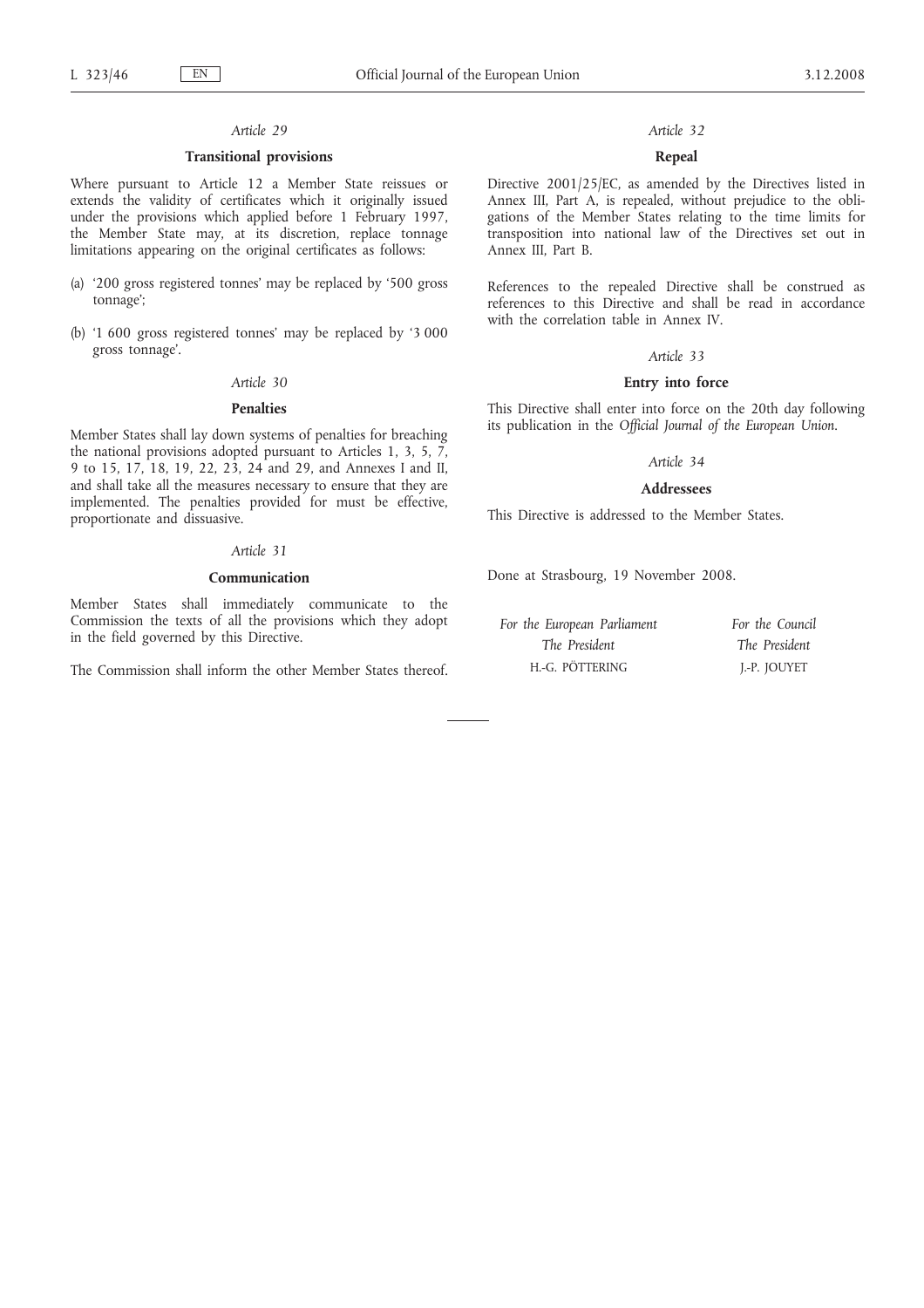## *ANNEX I*

### **TRAINING REQUIREMENTS OF THE STCW CONVENTION, REFERRED TO IN ARTICLE 3**

## *CHAPTER I*

### GENERAL PROVISIONS

1. The Regulations referred to in this Annex are supplemented by the mandatory provisions contained in Part A of the STCW Code with the exception of Chapter VIII, Regulation VIII/2.

Any reference to a requirement in a Regulation also constitutes a reference to the corresponding section of Part A of the STCW Code.

- 2. Member States shall ensure that seafarers possess adequate language proficiency, as defined in Sections A-II/1, A-III/1, A-IV/2 and A-II/4 of the STCW Code so as to enable them to perform their specific duties on a vessel flying the flag of a host Member State.
- 3. Part A of the STCW Code contains standards of competence required to be demonstrated by candidates for the issue, and revalidation of certificates of competency under the provisions of the STCW Convention. To clarify the linkage between the alternative certification provisions of Chapter VII and the certification provisions of Chapters II, III and IV, the abilities specified in the standards of competence are grouped as appropriate under the following seven functions:
	- 1. Navigation;
	- 2. Cargo handling and stowage;
	- 3. Controlling the operation of the ship and care for persons on board;
	- 4. Marine engineering;
	- 5. Electrical, electronic and control engineering;
	- 6. Maintenance and repair;
	- 7. Radio communications,
	- at the following levels of responsibility:
	- 1. Management level;
	- 2. Operational level;
	- 3. Support level.

Functions and levels of responsibility are identified by subtitle in the tables of standards of competence given specified in Chapters II, III and IV of the Part A of the STCW Code.

#### *CHAPTER II*

#### MASTER AND DECK DEPARTMENT

### *Regulation II/1*

## **Mandatory minimum requirements for certification of officers in charge of a navigational watch on ships of 500 gross tonnage or more**

- 1. Every officer in charge of a navigational watch serving on a seagoing ship of 500 gross tonnage or more shall hold an appropriate certificate.
- 2. Every candidate for certification shall:
- 2.1. be not less than 18 years of age;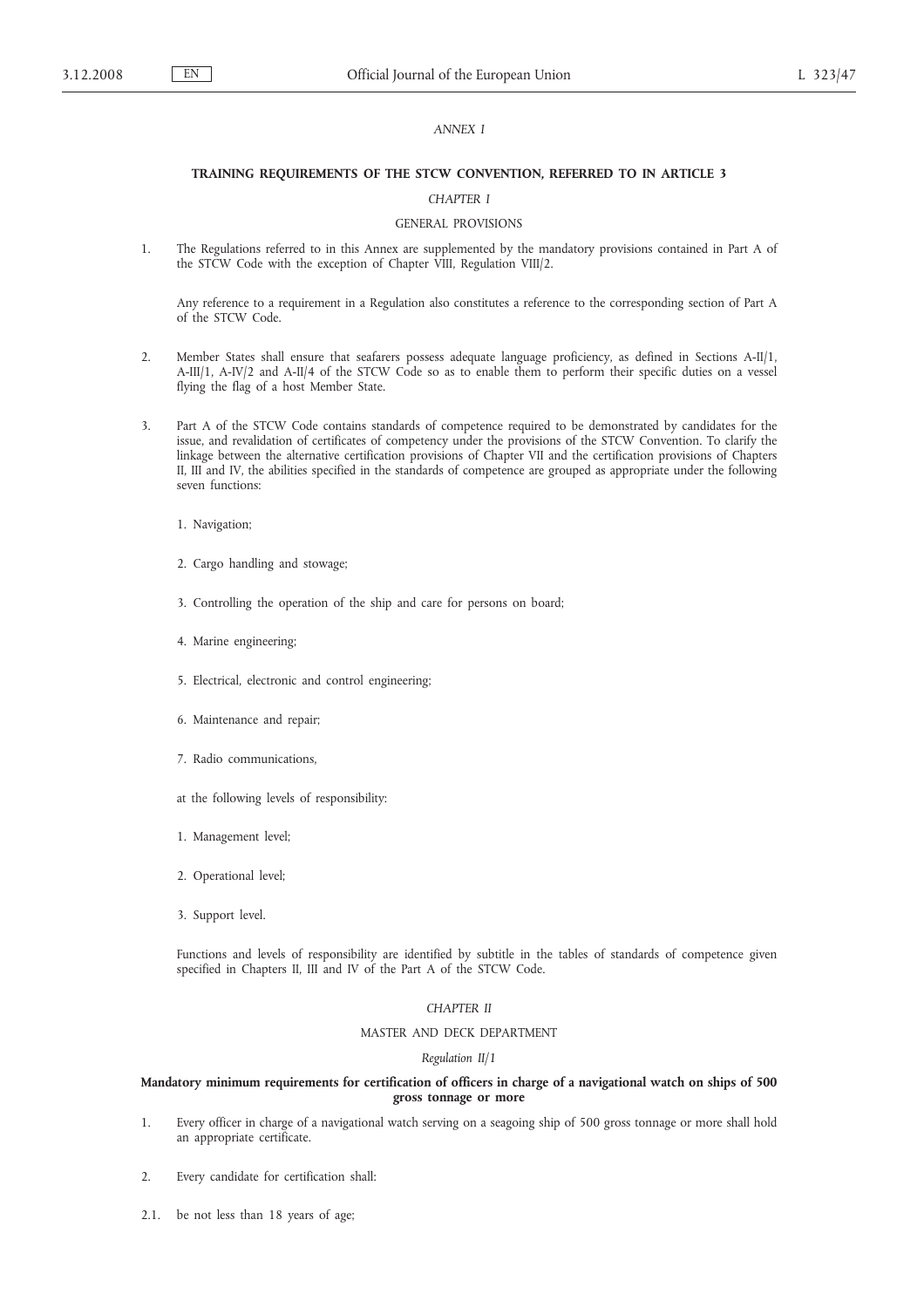- 2.2. have approved seagoing service of not less than one year as part of an approved training programme which includes on-board training which meets the requirements of Section A-II/1 of the STCW Code and is documented in an approved training record book, or otherwise have approved seagoing service of not less than three years;
- 2.3. have performed, during the required seagoing service, bridge watchkeeping duties under the supervision of the master or a qualified officer for a period of not less than six months;
- 2.4. meet the applicable requirements of the regulations in Chapter IV, as appropriate, for performing designed radio duties in accordance with the Radio Regulations;
- 2.5. have completed approved education and training and meet the standard of competence specified in Section A-II/1 of the STCW Code.

#### *Regulation II/2*

**Mandatory minimum requirements for certification of masters and chief mates on ships of 500 gross tonnage or more**

Master and chief mate on ships of 3 000 gross tonnage or more

- 1. Every master and chief mate on a seagoing ship of 3 000 gross tonnage or more shall hold an appropriate certificate.
- 2. Every candidate for certification shall:
- 2.1. meet the requirements for certification as an officer in charge of a navigational watch on ships of 500 gross tonnage or more and have approved seagoing service in that capacity:
- 2.1.1. for certification as chief mate, not less than 12 months; and
- 2.1.2. for certification as master, not less than 36 months; however, this period may be reduced to not less than 24 months if not less than 12 months of such seagoing service has been served as chief mate;
- 2.2. have completed approved education and training and meet the standard of competence specified in Section A-II/2 of the STCW Code for masters and chief mates on ships of 3 000 gross tonnage or more.

Master and chief mate on ships of between 500 and 3 000 gross tonnage

- 3. Every master and chief mate on a seagoing ship of between 500 and 3 000 gross tonnage shall hold an appropriate certificate.
- 4. Every candidate for certification shall:
- 4.1. for certification as chief mate, meet the requirements of an officer in charge of a navigational watch on ships of 500 gross tonnage or more;
- 4.2. for certification as master, meet the requirements of an officer in charge of a navigational watch on ships of 500 gross tonnage or more and have approved seagoing service of not less than 36 months in that capacity; however, this period may be reduced to not less than 24 months if not less than 12 months of such seagoing service has been served as chief mate;
- 4.3. have completed approved training and meet the standard of competence specified in Section A-II/2 of the STCW Code for masters and chief mates on ships of between 500 and 3 000 gross tonnage.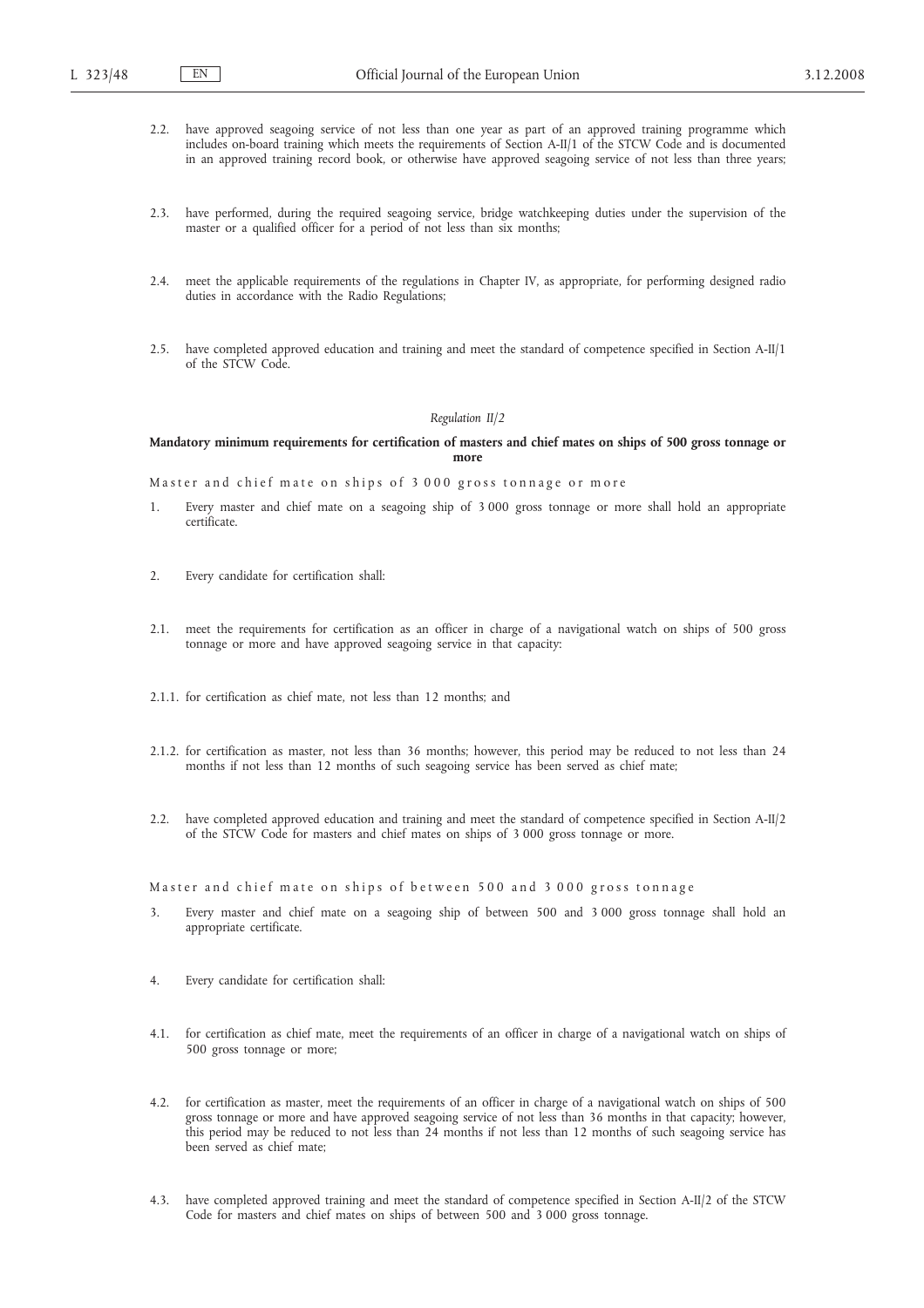### *Regulation II/3*

### **Mandatory minimum requirements for certification of officers in charge of a navigational watch and of masters on ships of less than 500 gross tonnage**

Ships not engaged on near-coastal voyages

- 1. Every officer in charge of a navigational watch serving on a seagoing ship of less than 500 gross tonnage not engaged on near-coastal voyages shall hold an appropriate certificate for ships of 500 gross tonnage or more.
- 2. Every master serving on a seagoing ship of less than 500 gross tonnage not engaged on near-coastal voyages shall hold an appropriate certificate for service as master on ships of between 500 and 3 000 gross tonnage.

#### Ships engaged on near-coastal voyages

*Officer in charge of a navigational watch*

- 3. Every officer in charge of a navigational watch on a seagoing ship of less than 500 gross tonnage engaged on nearcoastal voyages shall hold an appropriate certificate.
- 4. Every candidate for certification as officer in charge of a navigational watch on a seagoing ship of less than 500 gross tonnage engaged on near-coastal voyages shall:
- 4.1. be not less than 18 years of age;
- 4.2. have completed:
- 4.2.1. special training, including an adequate period of appropriate seagoing service as required by the Administration; or
- 4.2.2. approved seagoing service in the deck department of not less than three years;
- 4.3. meet the applicable requirements of the regulations in Chapter IV, as appropriate, for performing designated radio duties in accordance with the Radio Regulations;
- 4.4. have completed approved education and training and meet the standard of competence specified in Section A-II/3 of the STCW Code for officers in charge of a navigational watch on ships of less than 500 gross tonnage engaged on near-coastal voyages.

### *Master*

- 5. Every master serving on a seagoing ship of less than 500 gross tonnage engaged on near-coastal voyages shall hold an appropriate certificate.
- 6. Every candidate for certification as master on a seagoing ship of less than 500 gross tonnage engaged on a nearcoastal voyages shall:
- 6.1. be not less than 20 years of age;
- 6.2. have approved seagoing service of not less than 12 months as officer in charge of a navigational watch;
- 6.3. have completed approved education and training and meet the standard of competence specified in Section A-II/3 of the STCW Code for masters on ships of less than 500 gross tonnage engaged on near-coastal voyages.
- 7. Exemptions

The Administration, if it considers that a ship's size and the conditions of its voyage are such as to render the application of the full requirements of this regulation and Section A-II/3 of the STCW Code unreasonable or impracticable, may to that extent exempt the master and the officer in charge of a navigational watch on such a ship or class of ships from some of the requirements, bearing in mind the safety of all ships which may be operating in the same waters.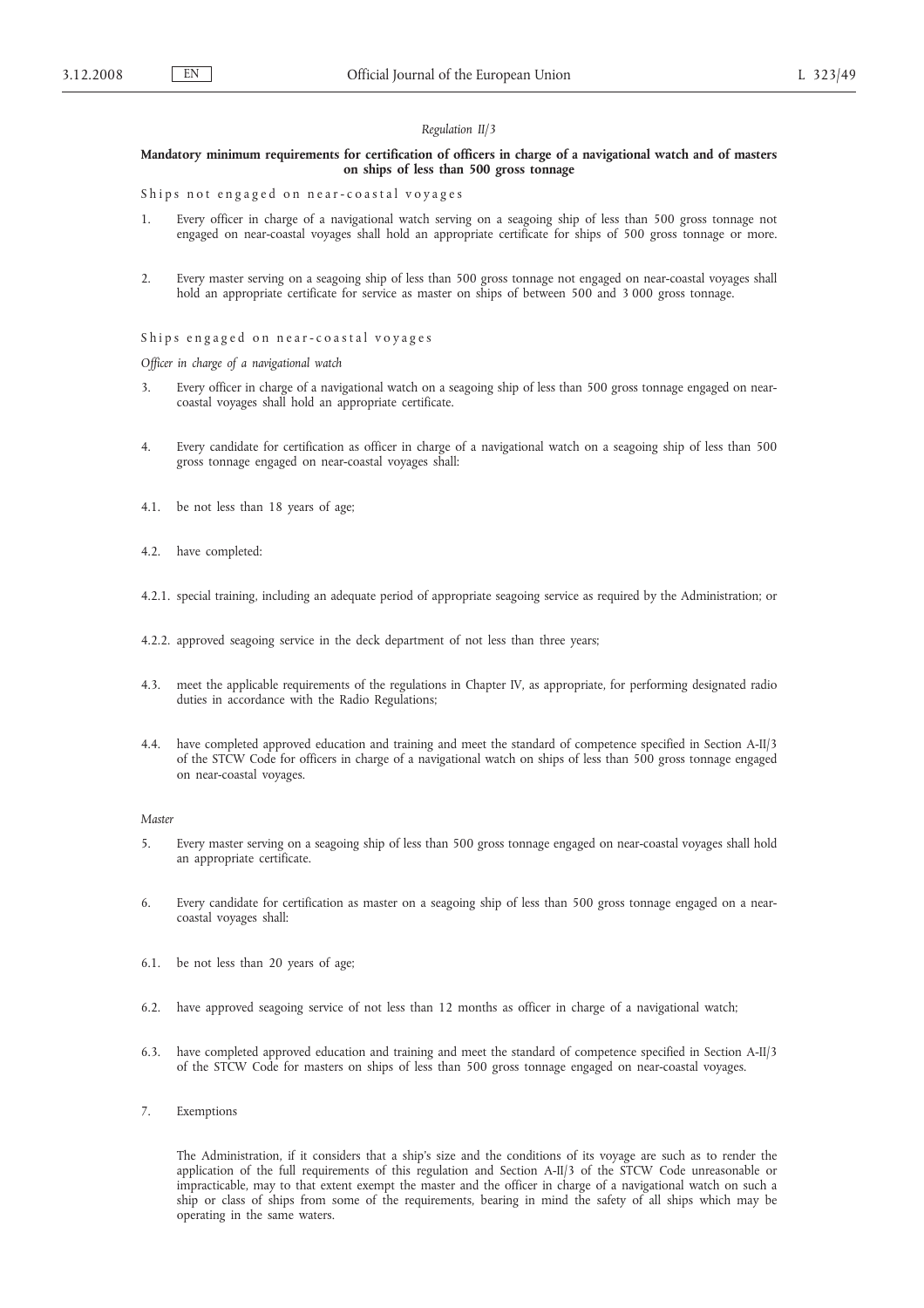## *Regulation II/4*

## **Mandatory minimum requirements for certification of ratings forming part of a navigational watch**

- 1. Every rating forming part of a navigational watch on a seagoing ship of 500 gross tonnage or more, other than ratings under training and ratings whose duties while on watch are of an unskilled nature, shall be duly certificated to perform such duties.
- 2. Every candidate for certification shall:
- 2.1. be not less than 16 years of age;
- 2.2. have completed:
- 2.2.1. approved seagoing service including not less than six months training and experience; or
- 2.2.2. special training, either pre-sea or on board ship, including an approved period of seagoing service which shall not be less than two months;
- 2.3. meet the standard of competence specified in Section A-II/4 of the STCW Code.
- 3. The seagoing service, training and experience required by points 2.2.1 and 2.2.2 shall be associated with navigational watchkeeping functions and involve the performance of duties carried out under the direct supervision of the master, the officer in charge of the navigational watch or a qualified rating.
- 4. Seafarers may be considered by a Member State to have met the requirements of this regulation if they have served in a relevant capacity in the deck department for a period of not less than one year within the last five preceding the entry into force of the STCW Convention for that Member State.

### *CHAPTER III*

## ENGINE DEPARTMENT

#### *Regulation III/1*

## **Mandatory minimum requirements for certification of officers in charge of an engineering watch in a manned engine-room or designated duty engineers in a periodically unmanned engine-room**

- 1. Every officer in charge of an engineering watch in a manned engine-room or designated duty engineer officer in a periodically unmanned engine-room on a seagoing ship powered by main propulsion machinery of 750 kW propulsion power or more shall hold an appropriate certificate.
- 2. Every candidate for certification shall:
- 2.1. be not less than 18 years of age;
- 2.2. have completed not less than six months seagoing service in the engine department in accordance with Section A-III/1 of the STCW Code;
- 2.3. have completed approved education and training of at least 30 months which includes on-board training documented in an approved training record book and meet the standards of competence specified in Section A-III/1 of the STCW Code.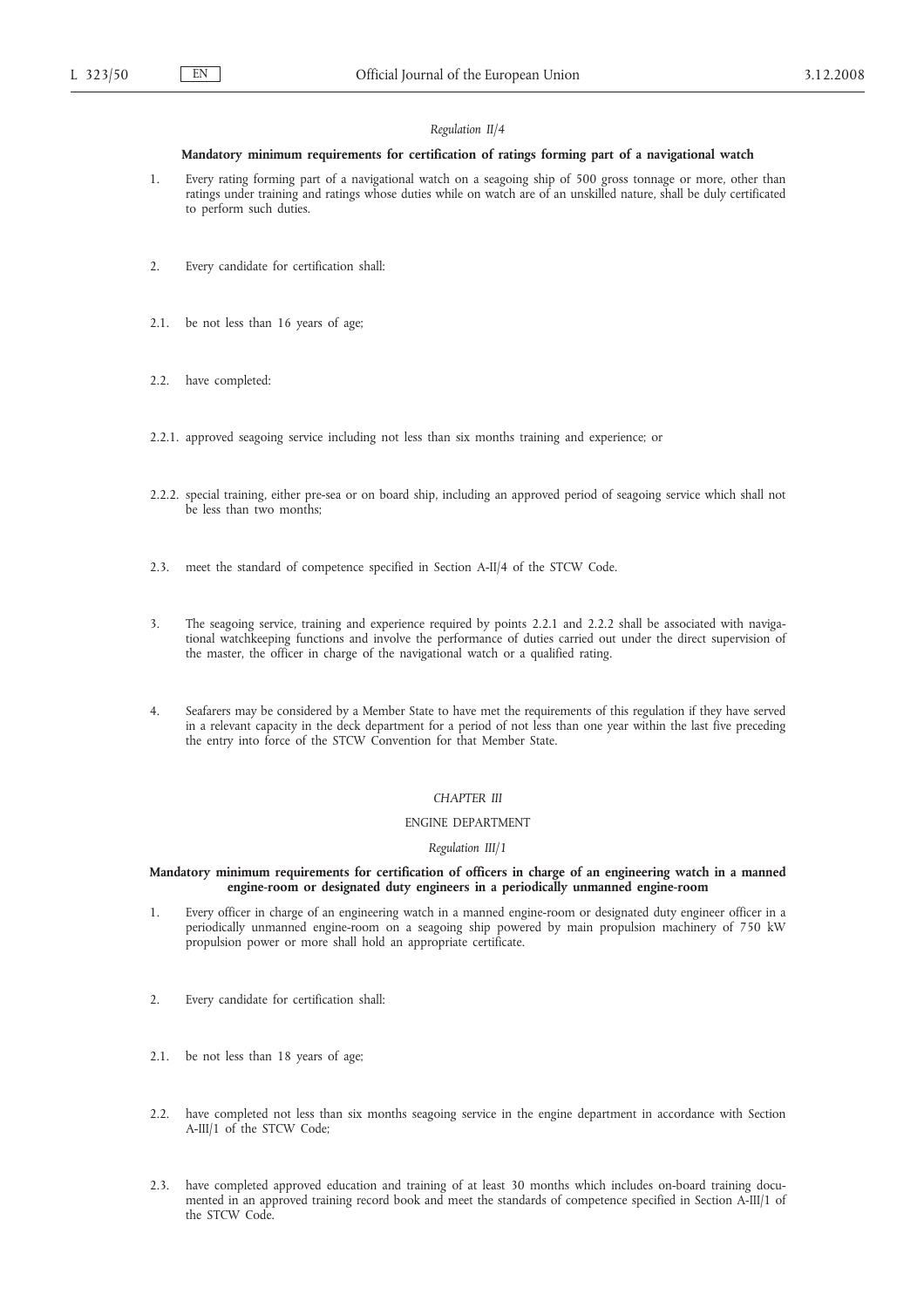## *Regulation III/2*

### **Mandatory minimum requirements for certification of chief engineer officers and second engineer officers on ships powered by main propulsion machinery of 3 000 kW propulsion power or more**

- 1. Every chief engineer officer and second engineer officer on a seagoing ship powered by main propulsion machinery of 3 000 kW propulsion power or more shall hold an appropriate certificate.
- 2. Every candidate for certification shall:
- 2.1. meet the requirements for certification as an officer in charge of an engineering watch and:
- 2.1.1. for certification as a second engineer officer, shall have not less than 12 months approved seagoing service as assistant engineer officer or engineer officer; and
- 2.1.2. for certification as chief engineer officer, shall have not less than 36 months approved seagoing service of which not less than 12 months shall have been served as an engineer officer in a position of responsibility while qualified to serve as second engineer officer;
- 2.2. have completed approved education and training and meet the standard of competence specified in Section A-III/2 of the STCW Code.

### *Regulation III/3*

### **Mandatory minimum requirements for certification of chief engineer officers and second engineer officers on ships powered by main propulsion machinery of between 750 kW and 3 000 kW propulsion power**

- 1. Every chief engineer officer and second engineer officer on a seagoing ship powered by main propulsion machinery of between 750 and 3 000 kW propulsion power shall hold an appropriate certificate.
- 2. Every candidate for certification shall:
- 2.1. meet the requirements for certification as an officer in charge of an engineering watch and:
- 2.1.1. for certification as second engineer officer, shall have not less than 12 months approved seagoing service as assistant engineer officer or engineer officer; and
- 2.1.2. for certification as chief engineer officer, shall have not less than 24 months approved seagoing service of which not less than 12 months shall be served while qualified to serve as second engineer officer;
- 2.2. have completed approved education and training and meet the standard of competence specified in Section A-III/3 of the STCW Code.
- 3. Every engineer officer who is qualified to serve as second engineer officer on ships powered by main propulsion machinery of 3 000 kW propulsion power or more, may serve as chief engineer officer on ships powered by main propulsion machinery of less than 3 000 kW propulsion power, provided that not less than 12 months approved seagoing service shall have been served as an engineer officer in a position of responsibility and the certificate is so endorsed.

#### *Regulation III/4*

#### **Mandatory minimum requirements for certification of ratings forming part of a watch in a manned engine-room or designated to perform duties in a periodically unmanned engine-room**

- 1. Every rating forming part of an engine-room watch or designated to perform duties in a periodically unmanned engine-room on a seagoing ship powered by main propulsion machinery of 750 kW propulsion power or more, other than ratings under training and ratings whose duties are of an unskilled nature, shall be duly certificated to perform such duties.
- 2. Every candidate for certification shall:
- 2.1. be not less than 16 years of age;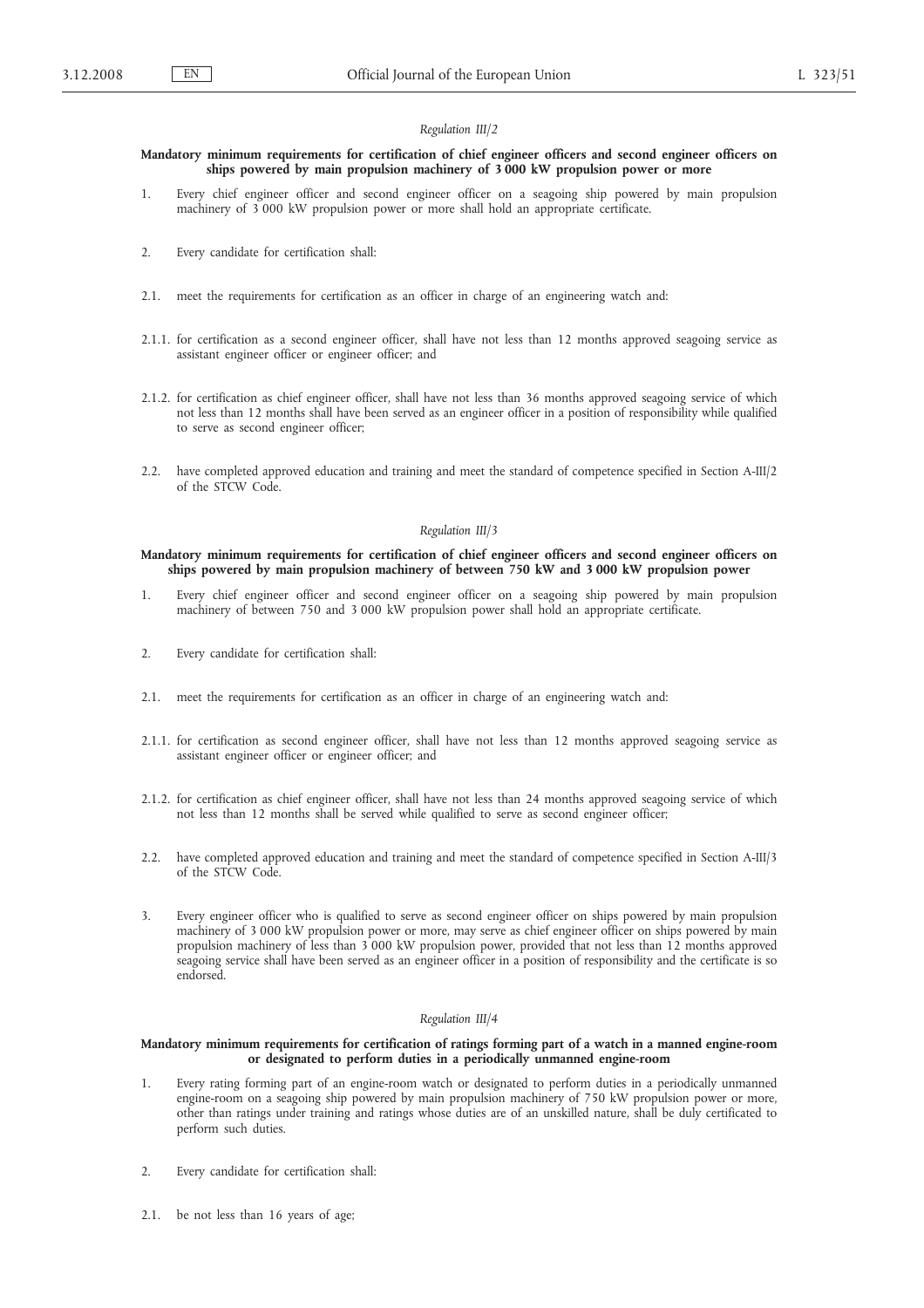- 2.2. have completed:
- 2.2.1. approved seagoing service including not less than six months training and experience; or
- 2.2.2. special training, either pre-sea or on board ship, including an approved period of seagoing service which shall not be less than two months;
- 2.3. meet the standard of competence specified in Section A-III/4 of the STCW Code.
- 3. The seagoing service, training and experience required by points 2.2.1 and 2.2.2 shall be associated with engineroom watchkeeping functions and involve the performance of duties carried out under the direct supervision of a qualified engineer officer or a qualified rating.
- 4. Seafarers may be considered by a Member State to have met the requirements of this regulation if they have served in a relevant capacity in the engine department for a period of not less than one year within the last five years preceding the entry into force of the STCW Convention for that Member State.

#### *CHAPTER IV*

### RADIO COMMUNICATION AND RADIO PERSONNEL

#### *Explanatory note*

Mandatory provisions relating to radio watchkeeping are set forth in the Radio Regulations and in the SOLAS 74, as amended. Provisions for radio maintenance are set forth in the SOLAS 74, as amended, and the guidelines adopted by the International Maritime Organisation.

### *Regulation IV/1*

### **Application**

- 1. Except as provided in point 2, the provisions of this chapter apply to radio personnel on ships operating in the global maritime distress and safety system (GMDSS) as prescribed by the SOLAS 74, as amended.
- 2. Radio personnel on ships not required to comply with the provisions of the GMDSS in Chapter IV of the SOLAS 74 are not required to meet the provisions of this chapter. Radio personnel on these ships are, nevertheless, required to comply with the Radio Regulations. The Administration shall ensure that the appropriate certificates as prescribed by the Radio Regulations are issued to or recognised in respect of such radio personnel.

### *Regulation IV/2*

## **Mandatory minimum requirements for certification of GMDSS radio personnel**

- 1. Every person in charge of or performing radio duties on a ship required to participate in the GMDSS shall hold an appropriate certificate related to the GMDSS, issued or recognised by the Administration under the provisions of the Radio Regulations.
- 2. In addition, every candidate for certification under this regulation for service on a ship which is required by the SOLAS 74, as amended, to have a radio installation shall:
- 2.1. be not less than 18 years of age; and
- 2.2. have completed approved education and training and meet the standard of competence specified in Section A-IV/2 of the STCW Code.

#### *CHAPTER V*

### SPECIAL TRAINING REQUIREMENTS FOR PERSONNEL ON CERTAIN TYPES OF SHIPS

#### *Regulation V/1*

### **Mandatory minimum requirements for the training and qualification of masters, officers and ratings on tankers**

1. Officers and ratings assigned specific duties and responsibilities relating to cargo or cargo equipment on tankers shall have completed an approved shore-based firefighting course in addition to the training required by Regulation VI/1 and shall have completed: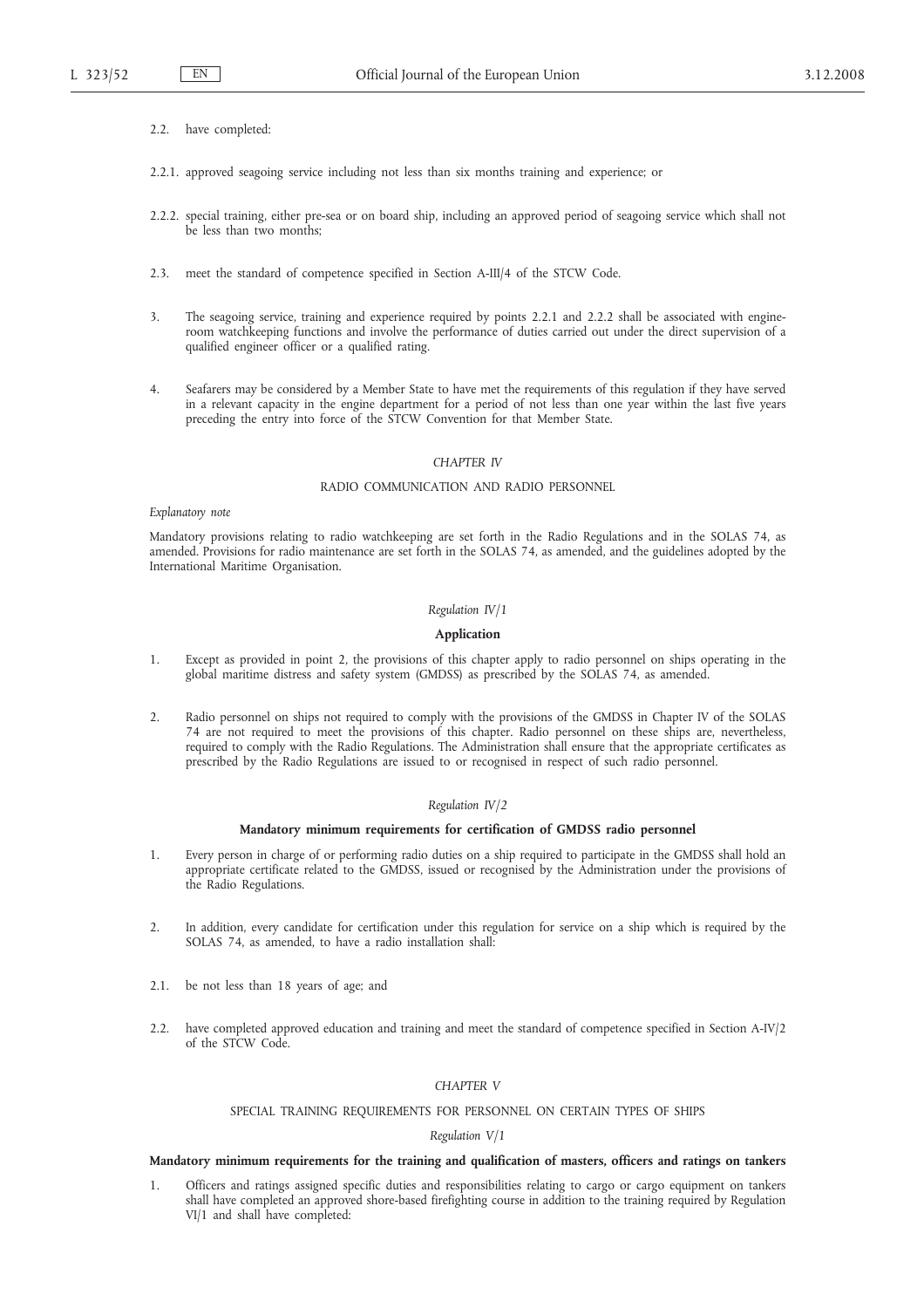- 1.1. at least three months of approved seagoing service on tankers in order to acquire adequate knowledge of safe operational practices; or
- 1.2. an approved tanker-familiarisation course covering at least the syllabus given for that course in Section A-V/1 of the STCW Code.

However the Administration may accept a period of supervised seagoing service shorter than that prescribed by point 1.1, provided:

- 1.3. the period so accepted is not less than one month;
- 1.4. the tanker is of less than 3 000 gross tonnage;
- 1.5. the duration of each voyage on which the tanker is engaged during the period does not exceed 72 hours;
- 1.6. the operational characteristics of the tanker and the number of voyages and loading and discharging operations completed during the period allow the same level of knowledge and experience to be acquired.
- 2. Masters, chief engineer officers, chief mates, second engineer officers and any person with immediate responsibility for loading, discharging and care in transit or handling of cargo shall, in addition to meeting the requirements of point 1.1 or 1.2, have:
- 2.1. experience appropriate to their duties on the type of tanker on which they serve; and
- 2.2. completed an approved specialised training programme which at least covers the subjects set out in Section A-V/1 of the STCW Code that are appropriate to their duties on the oil tanker, chemical tanker or liquefied gas tanker on which they serve.
- 3. Within two years after the entry into force of the STCW Convention for a Member State, seafarers may be considered to have met the requirements of point 2.2 if they have served in a relevant capacity on board the type of tanker concerned for a period of not less than one year within the preceding five years.
- 4. Administrations shall ensure that an appropriate certificate is issued to masters and officers, who are qualified in accordance with points 1 or 2 as appropriate, or that an existing certificate is duly endorsed. Every rating who is so qualified shall be duly certificated.

# *Regulation V/2*

## **Mandatory minimum requirements for the training and qualifications of masters, officers, ratings and other personnel on ro-ro passenger ships**

- 1. This Regulation applies to masters, officers, ratings and other personnel serving on board ro-ro passenger ships engaged on international voyages. Administrations shall determine the applicability of these requirements to personnel serving on ro-ro passenger ships engaged on domestic voyages.
- 2. Prior to being assigned shipboard duties on board ro-ro passenger ships, seafarers shall have completed the training required by points 4 to 8 in accordance with their capacities, duties and responsibilities.
- 3. Seafarers who are required to be trained in accordance with points 4, 7 and 8 shall at intervals not exceeding five years undertake appropriate refresher training or be required to provide evidence of having achieved the required standard of competence within the previous five years.
- 4. Masters, officers and other personnel designated on muster lists to assist passengers in emergency situations on board ro-ro passenger ships shall have completed training in crowd management as specified in Section A-V/2, paragraph 1, of the STCW Code.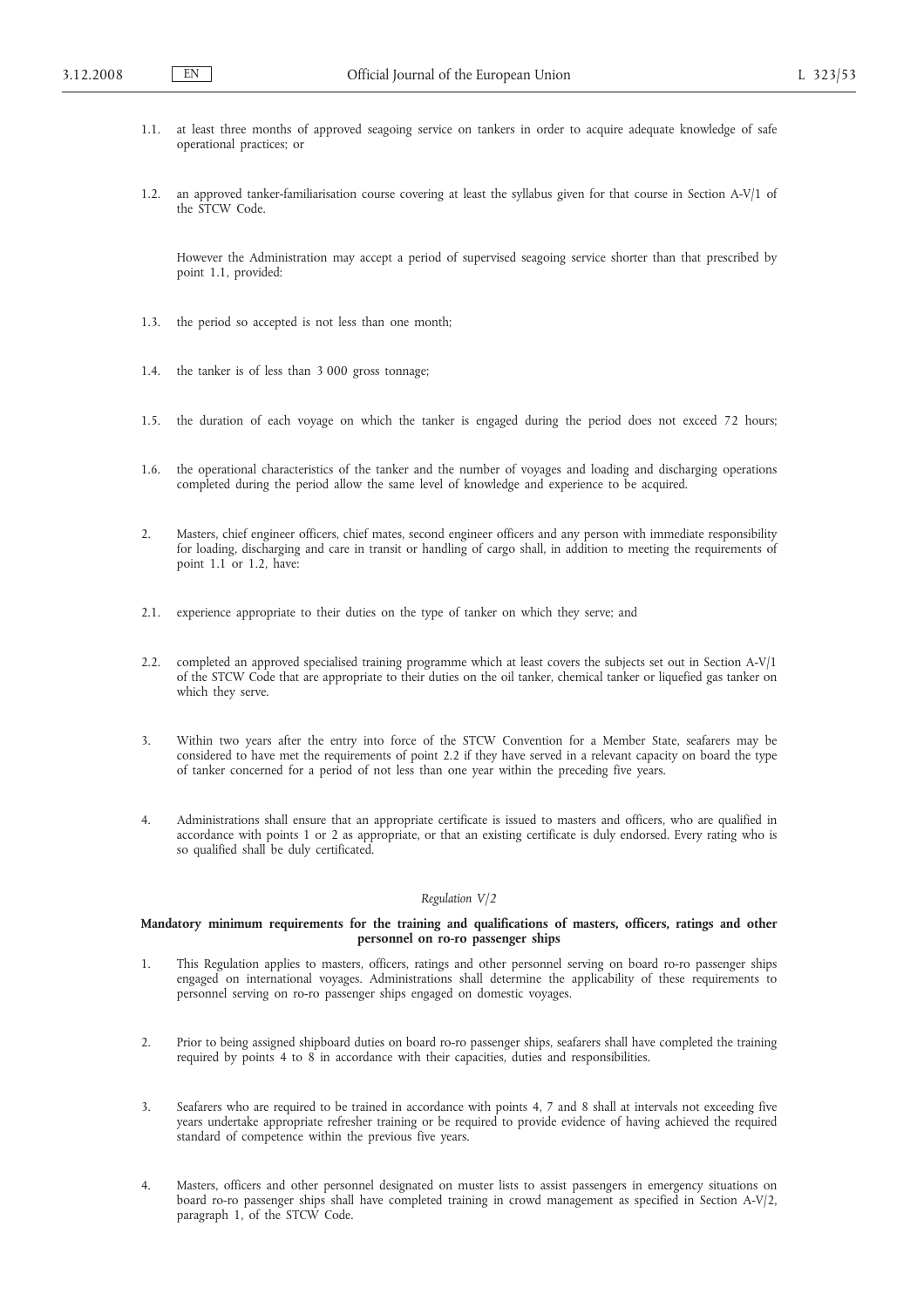- 5. Masters, officers and other personnel assigned specific duties and responsibilities on board ro-ro passenger ships shall have completed the familiarisation training specified in Section A-V/2, paragraph 2, of the STCW Code.
- 6. Personnel providing direct service to passengers in passenger spaces on board ro-ro passenger ships shall have completed the safety training specified in Section A-V/2, paragraph 3, of the STCW Code.
- 7. Masters, chief mates, chief engineer officers, second engineer officers and every person assigned immediate responsibility for embarking and disembarking passengers, loading, discharging or securing cargo, or closing hull openings on board ro-ro passenger ships shall have completed approved training in passenger safety, cargo safety and hull integrity as specified in Section A-V/2, paragraph 4, of the STCW Code.
- 8. Masters, chief mates, chief engineer officers, second engineer officers and any person having responsibility for the safety of passengers in emergency situations on board ro-ro passenger ships shall have completed approved training in crisis management and human behaviour as specified in Section A-V/2, paragraph 5, of the STCW Code.
- 9. Administrations shall ensure that documentary evidence of the training which has been completed is issued to every person found qualified under the provisions of this Regulation.

### *Regulation V/3*

### **Mandatory minimum requirements for the training and qualifications of masters, officers, ratings and other personnel on passenger ships other than ro-ro passenger ships**

- 1. This Regulation applies to masters, officers, ratings and other personnel serving on board passenger ships, other than ro-ro passenger ships, engaged on international voyages. Administrations shall determine the applicability of these requirements to personnel serving on passenger ships engaged on domestic voyages.
- 2. Prior to being assigned shipboard duties on board passenger ships, seafarers shall have completed the training required by points 4 to 8 in accordance with their capacity, duties and responsibilities.
- 3. Seafarers who are required to be trained in accordance with points 4, 7 and 8 shall, at intervals not exceeding five years, undertake appropriate refresher training or be required to provide evidence of having achieved the required standard of competence within the previous five years.
- 4. Personnel designated on muster lists to assist passengers in emergency situations on board passenger ships shall have completed training in crowd management as specified in Section A-V/3, paragraph 1, of the STCW Code.
- 5. Masters, officers and other personnel assigned specific duties and responsibilities on board passenger ships shall have completed the familiarisation training specified in Section A-V/3, paragraph 2, of the STCW Code.
- 6. Personnel providing direct service to passengers on board passenger ships in passenger spaces shall have completed the safety training specified in Section A-V/3, paragraph 3, of the STCW Code.
- 7. Masters, chief mates and every person assigned immediate responsibility for embarking and disembarking passengers shall have completed approved training in passenger safety as specified in Section A-V/3, paragraph 4, of the STCW Code.
- 8. Masters, chief mates, chief engineer officers, second engineer officers and any person having responsibility for the safety of passengers in emergency situations on board passenger ships shall have completed approved training in crisis management and human behaviour as specified in Section A-V/3, paragraph 5, of the STCW Code.
- 9. Administrations shall ensure that documentary evidence of the training which has been completed is issued for every person found qualified under the provisions of this Regulation.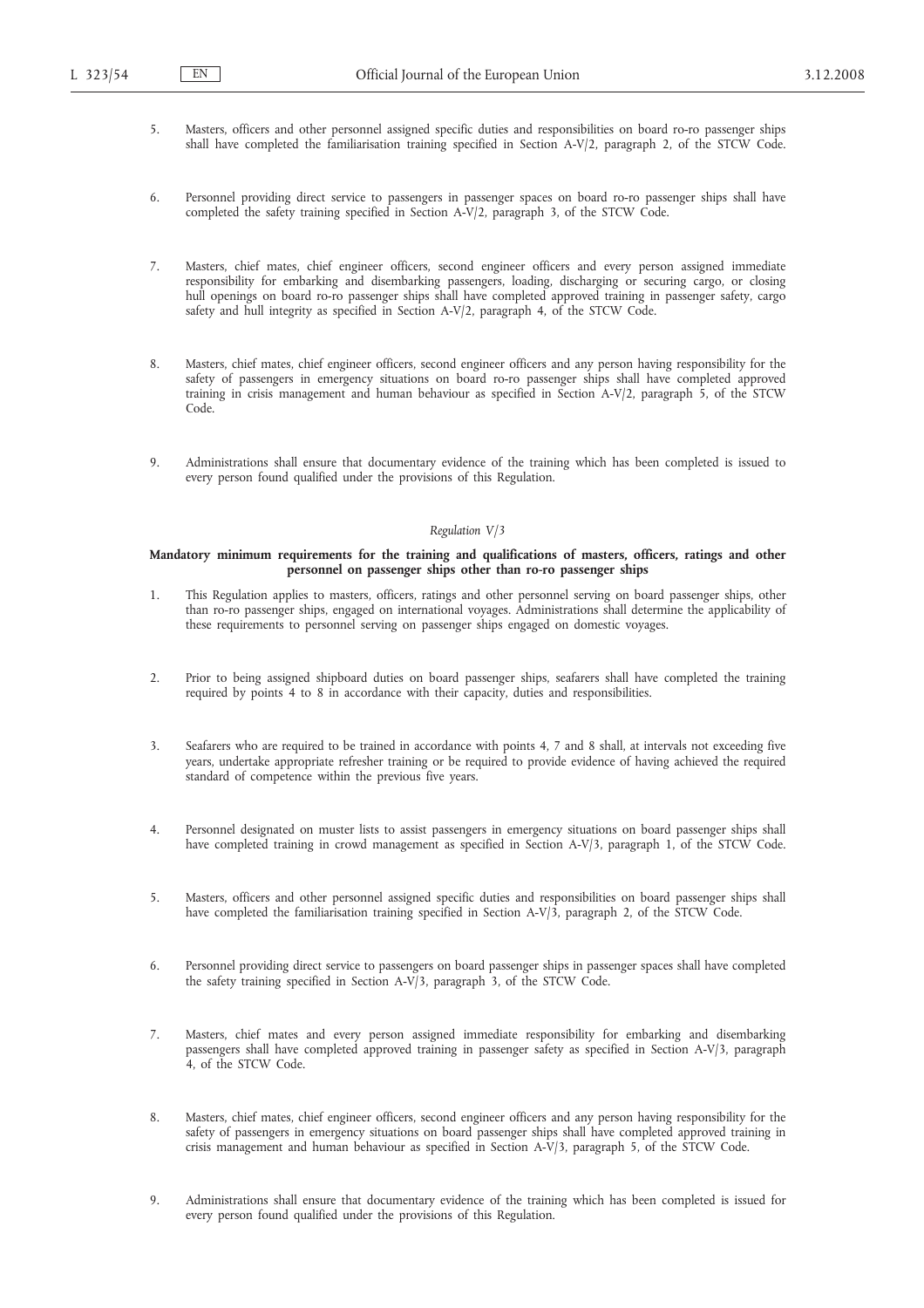## *CHAPTER VI*

## EMERGENCY, OCCUPATIONAL SAFETY, MEDICAL CARE AND SURVIVAL FUNCTIONS

## *Regulation VI/1*

#### **Mandatory minimum requirements for familiarisation, basic safety training and instruction for all seafarers**

Seafarers shall receive familiarisation and basic safety training or instruction in accordance with Section A-VI/1 of the STCW Code and shall meet the appropriate standard of competence specified therein.

### *Regulation VI/2*

### **Mandatory minimum requirements for the issue of certificates of proficiency in survival craft, rescue boats and fast rescue boats**

- 1. Every candidate for a certificate of proficiency in survival craft and rescue boats other than fast rescue boats shall:
- 1.1. be not less than 18 years of age;
- 1.2. have approved seagoing service of not less than 12 months or have attended an approved training course and have approved seagoing service of not less than six months;
- 1.3. meet the standard of competence for certificates of proficiency in survival craft and rescue boats set out in Section A-VI/2, paragraphs 1 to 4, of the STCW Code.
- 2. Every candidate for a certificate of proficiency in fast rescue boats shall:
- 2.1. be the holder of a certificate of proficiency in survival craft and rescue boats other than fast rescue boats;
- 2.2. have attended an approved training course;
- 2.3. meet the standard of competence for certificates of proficiency in fast rescue boats set out in Section A-VI/2, paragraphs 5 to 8, of the STCW Code.

#### *Regulation VI/3*

## **Mandatory minimum requirements for training in advanced firefighting**

- 1. Seafarers designated to control firefighting operations shall have successfully completed advanced training in techniques for fighting fire with particular emphasis on organisation, tactics and command in accordance with the provisions of Section A-VI/3 of the STCW Code and shall meet the standard of competence specified therein.
- 2. Where training in advanced firefighting is not included in the qualifications for the certificate to be issued, a special certificate or documentary evidence, as appropriate, shall be issued indicating that the holder has attended a course of training in advanced firefighting.

#### *Regulation VI/4*

### **Mandatory minimum requirements relating to medical first aid and medical care**

- 1. Seafarers designated to provide medical first aid on board ship shall meet the standard of competence in medical first aid specified in Section A-VI/4, paragraphs 1, 2 and 3, of the STCW Code.
- 2. Seafarers designated to take charge of medical care on board ship shall meet the standard of competence in medical care on board ships specified in Section A-VI/4, paragraphs 4, 5 and 6, of the STCW Code.
- 3. Where training in medical first aid or medical care is not included in the qualifications for the certificate to be issued, a special certificate or documentary evidence, as appropriate, shall be issued indicating that the holder has attended a course of training in medical first aid or in medical care.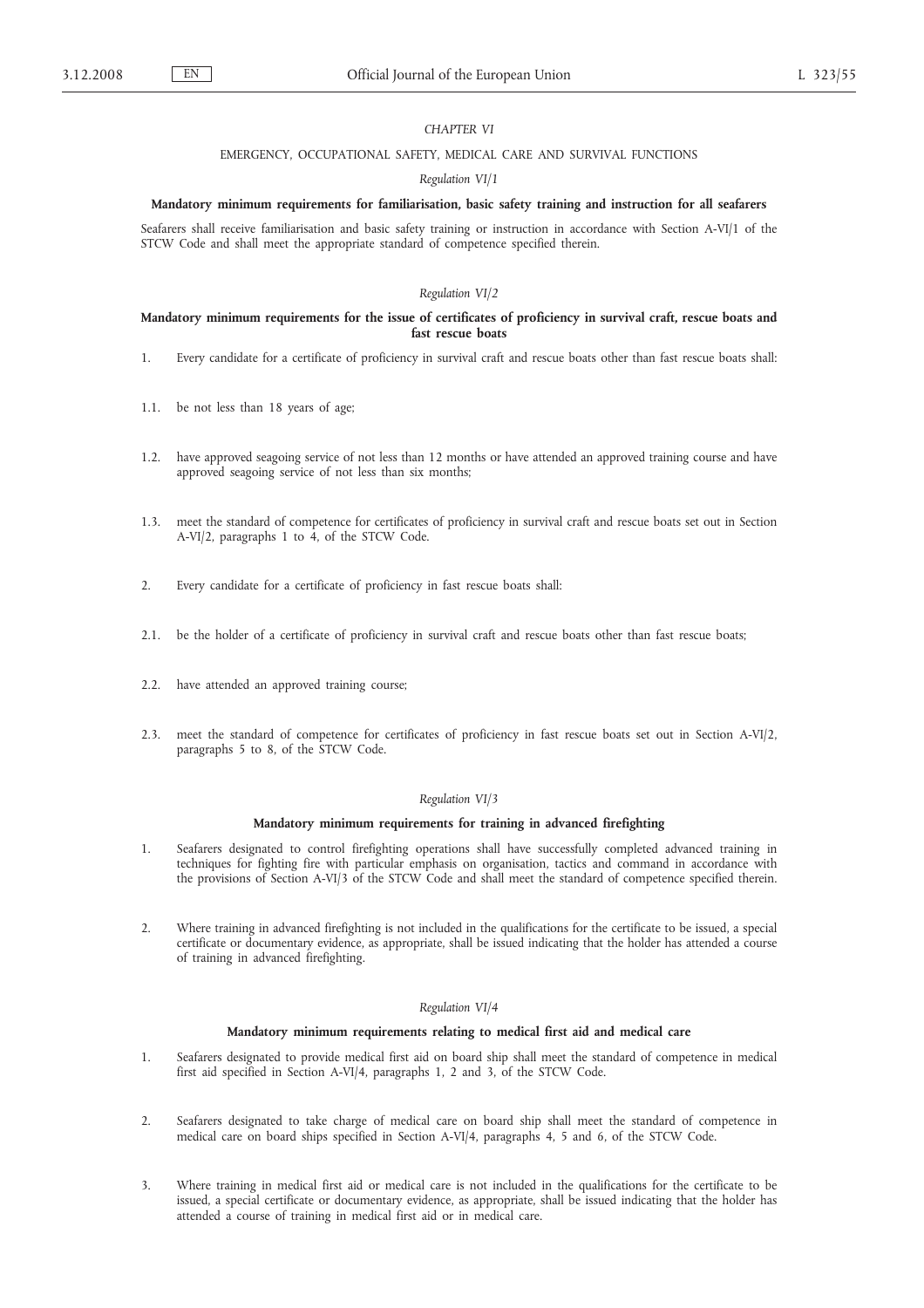# *CHAPTER VII*

### ALTERNATIVE CERTIFICATION

## *Regulation VII/1*

### **Issue of alternative certificates**

- 1. Notwithstanding the requirements for certification laid down in Chapters II and III of this Annex, Member States may elect to issue or authorise the issue of certificates other than those mentioned in the regulations of those chapters, provided that:
- 1.1. the associated functions and levels of responsibility to be stated on the certificates and in the endorsements are selected from and identical to those appearing in Sections A-II/1, A-II/2, A-II/3, A-II/4, A-III/1, A-III/2, A-III/3, A-III/4 and A-IV/2 of the STCW Code;
- 1.2. the candidates have completed approved education and training and meet the requirements for standards of competence, prescribed in the relevant sections of the STCW Code and as set forth in Section A-VII/1 of this Code, for the functions and levels that are to be stated on the certificates and in the endorsements;
- 1.3. the candidates have completed approved seagoing service appropriate to the performance of the functions and levels that are to be stated on the certificate. The minimum duration of seagoing service shall be equivalent to the duration of seagoing service prescribed in Chapters II and III of this Annex. However, the minimum duration of seagoing service shall be not less than as prescribed in Section A-VII/2 of the STCW Code;
- 1.4. the candidates for certification who are to perform the function of navigation at the operational level shall meet the applicable requirements of the regulations in Chapter IV, as appropriate, for performing designated radio duties in accordance with the Radio Regulations;
- 1.5. the certificates are issued in accordance with the requirements of Article 11 and the provisions set forth in Chapter VII of the STCW Code.
- 2. No certificate shall be issued under this chapter unless the Member State has communicated the information required by the STCW Convention to the Commission.

## *Regulation VII/2*

### **Certification of seafarers**

Every seafarer who performs any function or group of functions specified in Tables, A-II/1, A-II/2, A-II/3 or AII/4 of Chapter II or in Tables A-III/1, A-III/2, A-III/4 of Chapter III or A-IV/2 of Chapter IV of the STCW Code, shall hold an appropriate certificate.

## *Regulation VII/3*

### **Principles governing the issue of alternative certificates**

- 1. A Member State which elects to issue or authorise the issue of alternative certificates shall ensure that the following principles are observed:
- 1.1. no alternative certification system shall be implemented unless it ensures a degree of safety at sea and has a preventive effect as regards pollution at least equivalent to that provided by the other chapters;
- 1.2. any arrangement for alternative certification issued under this chapter shall provide for the interchangeability of certificates with those issued under the other chapters.
- 2. The principle of interchangeability in point 1 shall ensure that:
- 2.1. seafarers certificated under the arrangements of Chapters II and/or III and those certificated under Chapter VII are able to serve on ships which have either traditional or other forms of shipboard organisation;
- 2.2. seafarers are not trained for specific shipboard arrangements in such a way as would impair their ability to take their skills elsewhere.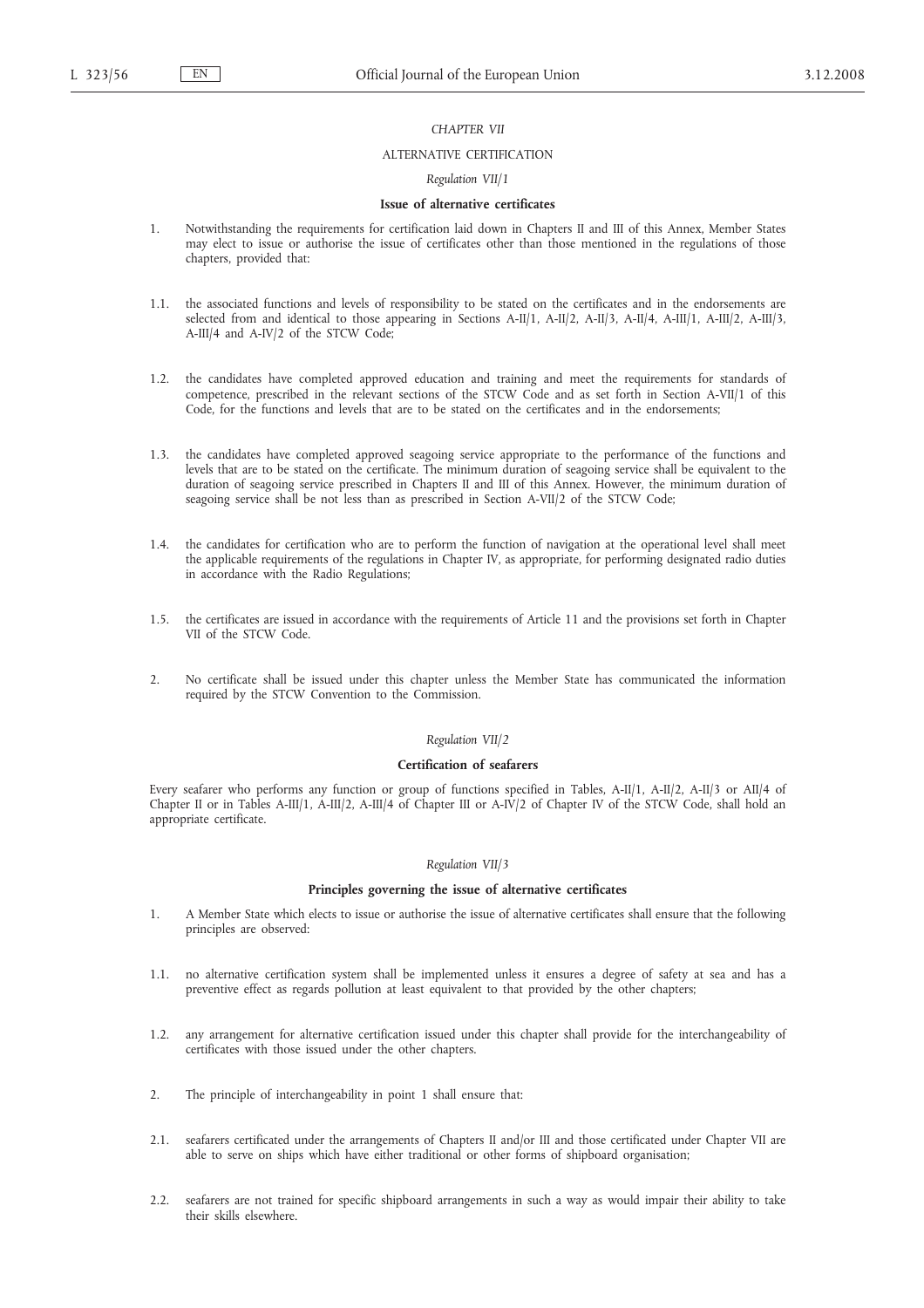- 3. In issuing any certificate under the provisions of this chapter the following principles shall be taken into account:
- 3.1. the issue of alternative certificates shall not be used in itself:
- 3.1.1. to reduce the number of crew on board;
- 3.1.2. to lower the integrity of the profession or 'deskill' seafarers; or
- 3.1.3. to justify the assignment of the combined duties of the engine and check watchkeeping officers to a single certificate holder during any particular watch;
- 3.2. the person in command shall be designated as the master and the legal position and authority of the master and others shall not be adversely affected by the implementation of any arrangement for alternative certification.
- 4. The principles contained in points 1 and 2 shall ensure that the competency of both deck and engineer officers is maintained.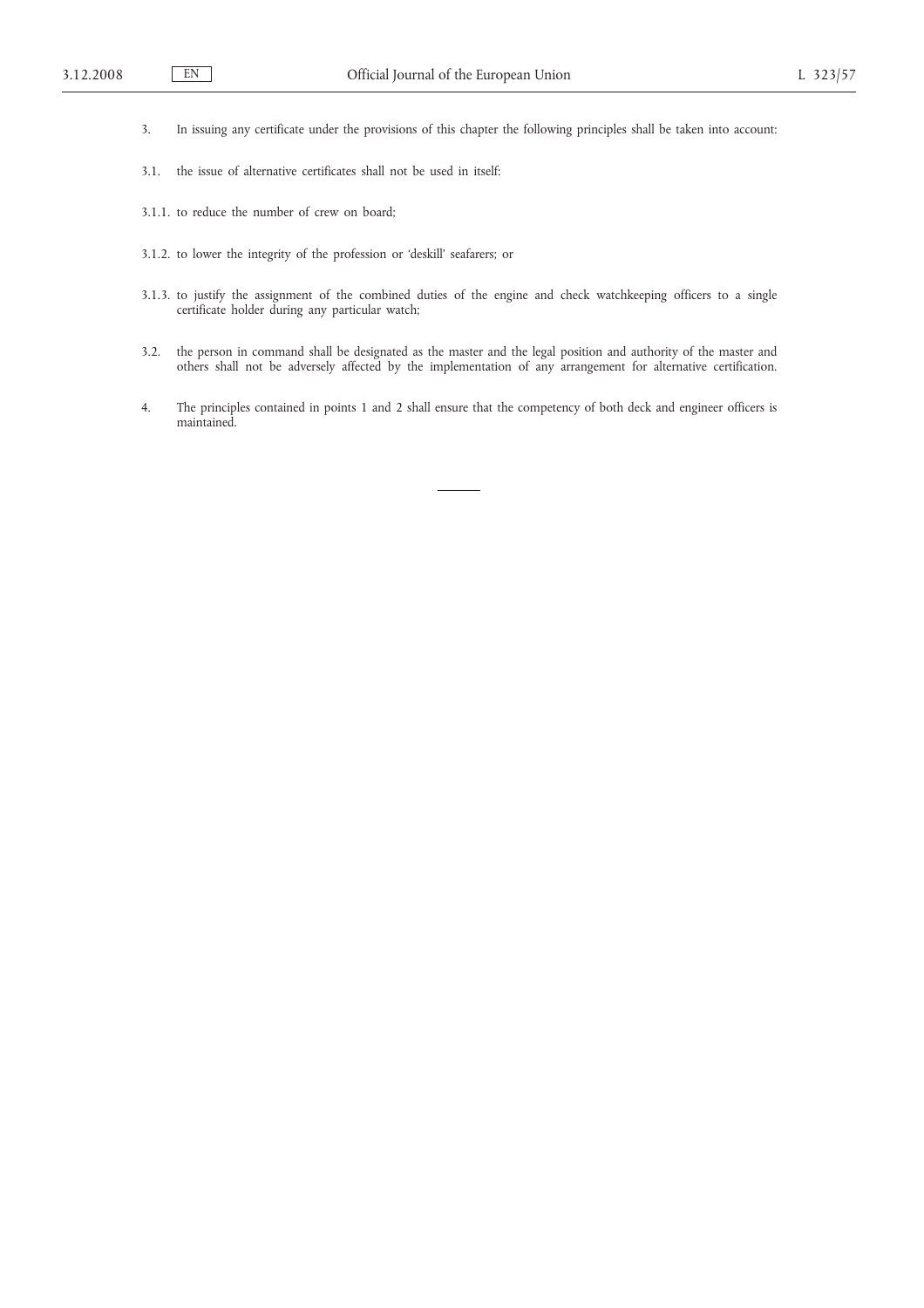## *ANNEX II*

### CRITERIA FOR THE RECOGNITION OF THIRD COUNTRIES THAT HAVE ISSUED A CERTIFICATE OR UNDER THE AUTHORITY OF WHICH WAS ISSUED A CERTIFICATE, REFERRED TO IN ARTICLE 19(2)

- 1. The third country must be a Party to the STCW Convention.
- 2. The third country must have been identified by the Maritime Safety Committee as having demonstrated that full and complete effect is given to the provisions of the STCW Convention.
- 3. The Commission, assisted by the European Maritime Safety Agency and with the possible involvement of any Member State concerned, must have confirmed, through all necessary measures, which may include the inspection of facilities and procedures, that the requirements concerning the standard of competence, the issue and endorsement of certificates and record keeping are fully complied with, and that a quality standards system has been established pursuant to Regulation I/8 of the STCW Convention.
- 4. The Member State is in the process of agreeing an undertaking with the third country concerned that prompt notification will be given of any significant change in the arrangements for training and certification provided in accordance with the STCW Convention.
- 5. The Member State has introduced measures to ensure that seafarers who present for recognition certificates for functions at management level have an appropriate knowledge of the maritime legislation of the Member State relevant to the functions they are permitted to perform.
- 6. If a Member State wishes to supplement assessment of compliance of a third country by evaluating certain maritime training institutes, it shall proceed according to the provisions of section A-I/6 of the STCW Code.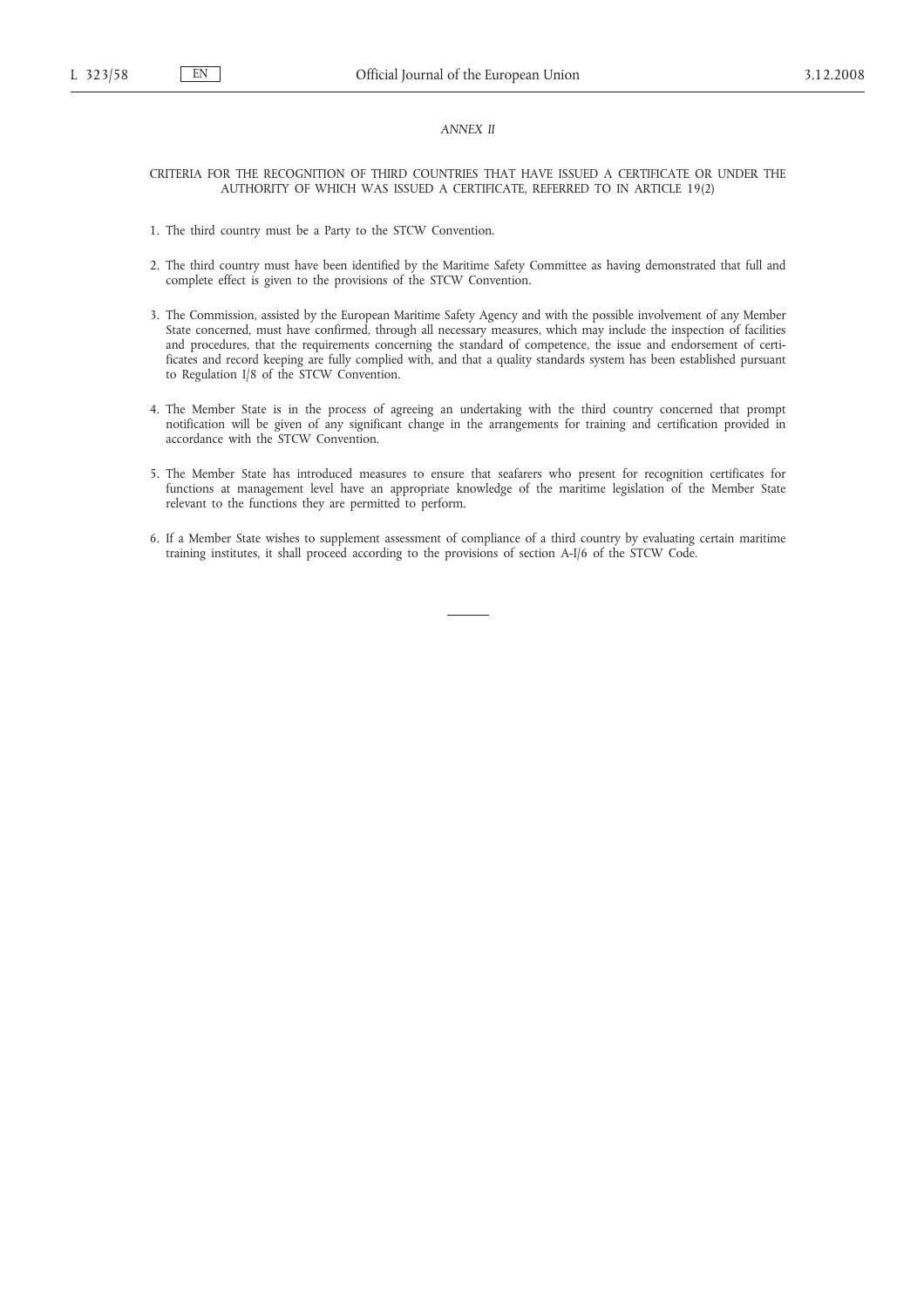# *ANNEX III*

## PART A

## **Repealed Directive with list of its successive amendments**

(referred to in Article 32)

Directive 2001/25/EC of the European Parliament and of the Council (OJ L 136, 18.5.2001, p. 17).

Directive 2002/84/EC of the European Parliament and of the Council only Article 11

(OJ L 324, 29.11.2002, p. 53).

Directive 2003/103/EC of the European Parliament and of the Council (OJ L 326, 13.12.2003, p. 28).

Commission Directive 2005/23/EC (OJ L 62, 9.3.2005, p. 14).

Directive 2005/45/EC of the European Parliament and of the Council (OJ L 255, 30.9.2005, p. 160). only Article 4

## PART B

## **List of time limits for transposition into national law**

(referred to in Article 32)

| Directive   | Deadline for transposition |
|-------------|----------------------------|
| 2002/84/EC  | 23 November 2003           |
| 2003/103/EC | 14 May 2005                |
| 2005/23/EC  | 29 September 2005          |
| 2005/45/EC  | 20 October 2007            |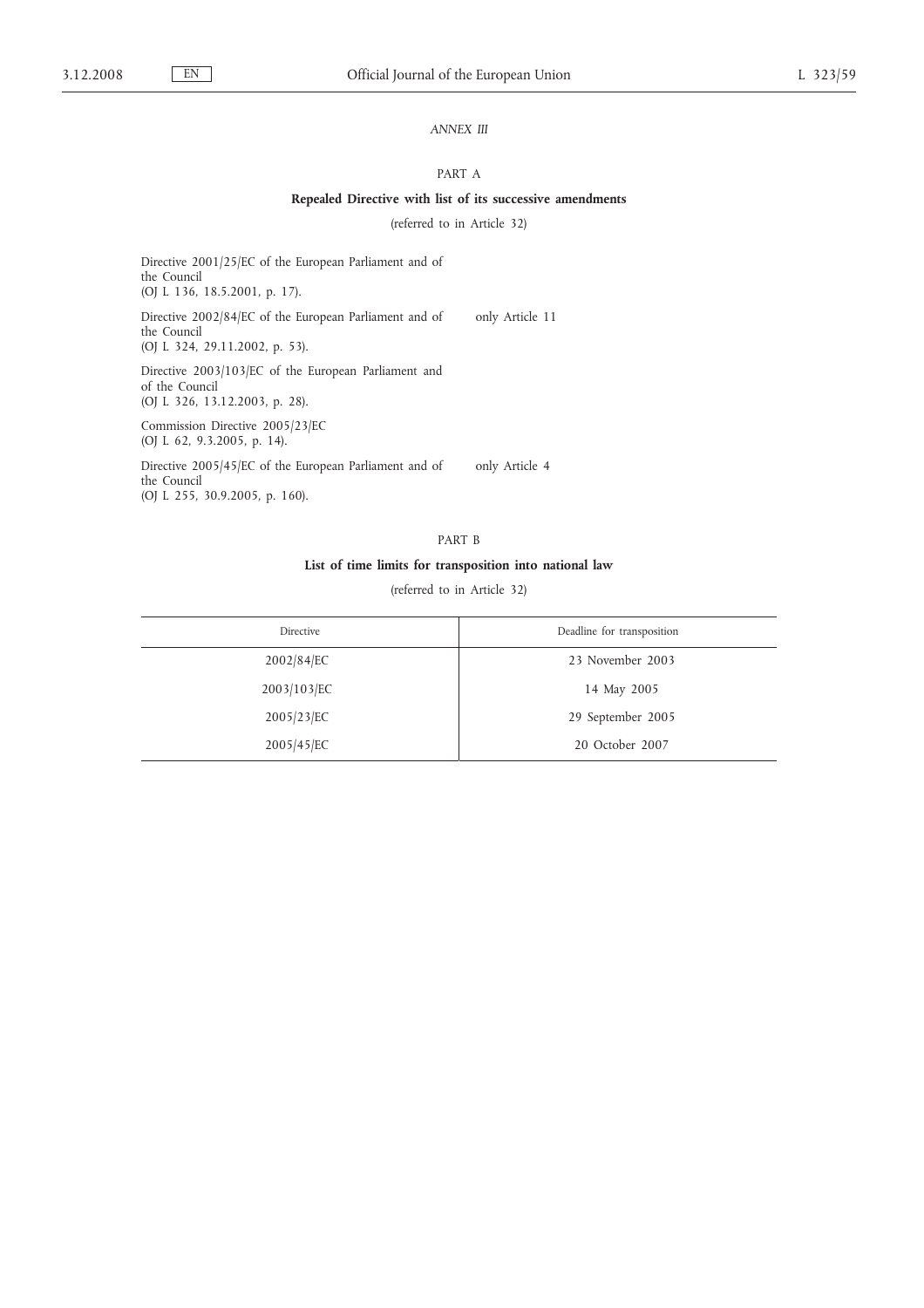# *ANNEX IV*

# **CORRELATION TABLE**

| Directive 2001/25/EC                            | This Directive                                        |
|-------------------------------------------------|-------------------------------------------------------|
| Article 1                                       | Article 1                                             |
| Article 2, introductory words                   | Article 2, introductory words                         |
| Article 2, first to fourth indent               | Article 2(a) to (d)                                   |
| Articles 3 to 7                                 | Articles 3 to 7                                       |
| Article 7a                                      | Article 8                                             |
| Article 8                                       | Article 9                                             |
| Article 9(1) introductory wording               | Article 10(1) first subparagraph introductory wording |
| Article $9(1)(a)$ and $(b)$                     | Article 10(1) first subparagraph (a) and (b)          |
| Article $9(1)(c)$ first sentence                | Article 10(1) first subparagraph (c)                  |
| Article $9(1)(c)$ second sentence               | Article 10(1) second subparagraph                     |
| Article $9(1)(d)$                               | Article 10(1) first subparagraph (d)                  |
| Article $9(2)$ and $(3)$                        | Article $10(2)$ and $(3)$                             |
| Article 10                                      | Article 11                                            |
| Article 11                                      | Article 12                                            |
| Article 12                                      | Article 13                                            |
| Article 13                                      | Article 14                                            |
| Article 14                                      | Article 15                                            |
| Article 15                                      | Article 16                                            |
| Article 16(1), introductory phrase              | Article 17(1), introductory phrase                    |
| Article $16(1)$ , first indent to fourth indent | Article $17(1)(a)$ to $(d)$                           |
| Article 16(2), introductory wording             | Article 17(2), introductory wording                   |
| Article $16(2)(a)(1)$ and (2)                   | Article $17(2)(a)(i)$ and (ii)                        |
| Article $16(2)(b)$ and (c)                      | Article $17(2)(b)$ and (c)                            |
| Article $16(2)(d)(1)$ and (2)                   | Article $17(2)(d)(i)$ and (ii)                        |
| Article $16(2)(d)(3)(i)$ and (ii)               | Article 17(2)(d)(iii), first and second indent        |
| Article $16(2)(e)$                              | Article $17(2)(e)$                                    |
| Article $16(2)(f)(1)$ to (5)                    | Article $17(2)(f)(i)$ to (v)                          |
| Article $16(2)(g)$                              | Article $17(2)(g)$                                    |
| Article 17                                      | Article 18                                            |
| Article $18(1)$ and $(2)$                       |                                                       |
| Article 18(3), introductory phrase              | Article $19(1)$                                       |
| Article $18(3)(a)$                              | Article $19(2)$                                       |
| Article $18(3)(b)$                              | Article 19(3), first subparagraph                     |
| Article $18(3)(c)$                              | Article 19(3), second subparagraph                    |
| Article 18(3)(d)                                | Article 19(4)                                         |
| Article $18(3)(e)$                              | Article 19(5)                                         |
| Article $18(3)(f)$                              | Article 19(6)                                         |
| Article 18(4)                                   | Article 19(7)                                         |